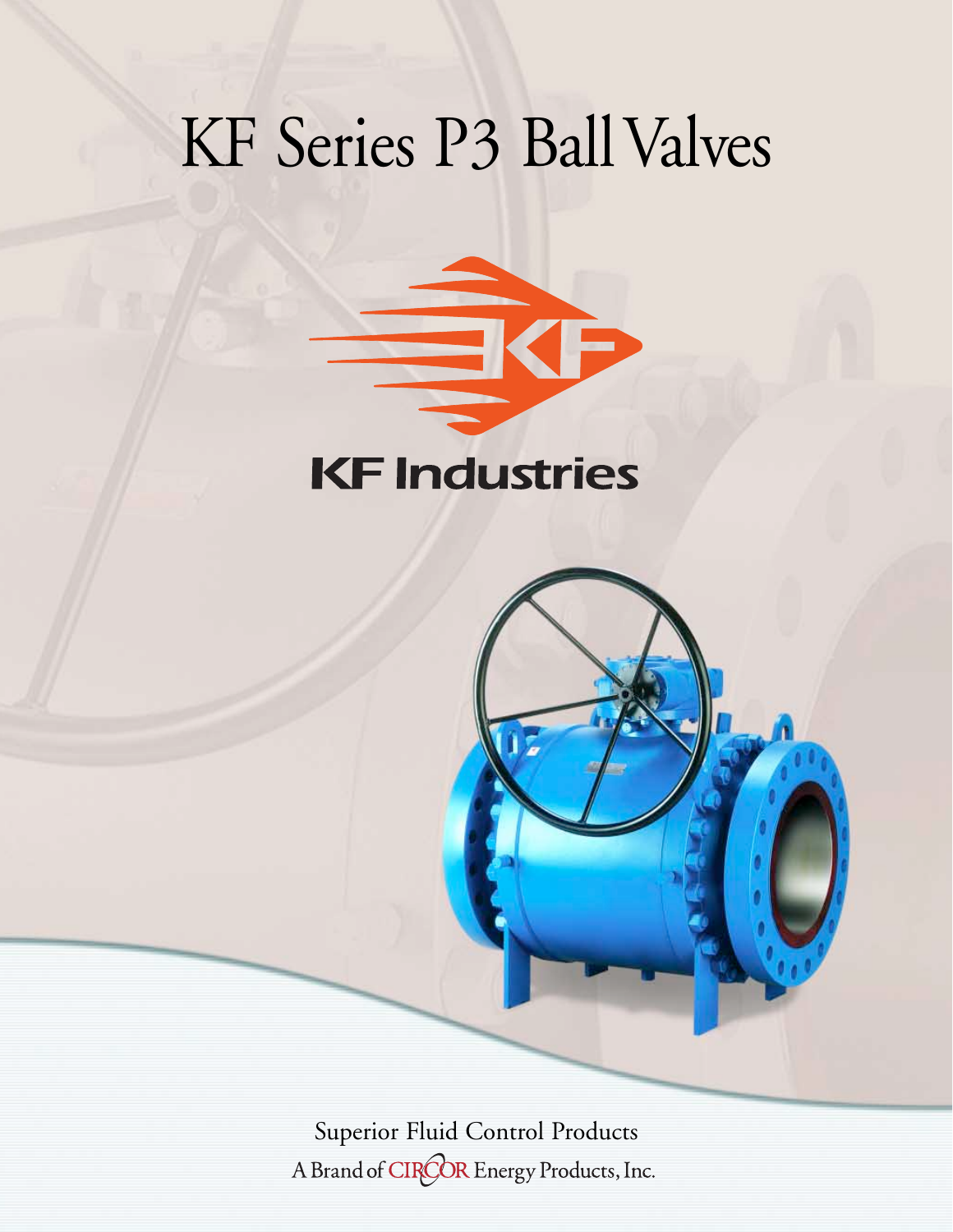# **KF Series P3 Trunnion Mounted Ball Valves**

A large trunnion design ensures central positioning under the highest working pressure. Independent floating spring loaded seats provide a tight seal even at low differential pressures. Service and maintenance is simplified with a bolted body design incorporating double O-rings or a combination of O-rings and gaskets, suitable for buried or above ground installation. See page 6 for complete product offering.

#### **General Design Features**

- Three-piece body design
- Double block and bleed
- Trunnion supported design reduces operating torque
- Antistatic device for grounding of the ball, stem and body
- Two sets of O-rings plus firesafe stem packing prevents leakage
- Corrosion resistant low friction bearings
- Inconel seat springs
- Sealant injection fittings for emergency stem or seal sealing
- Direct mount topworks pad for actuator or gear operator
- API Spec Q1, 6D, 6FA and 607
- ASME Section III Div. 1-NCA 4000
- BS 5351, 5750 and 6755
- ISO 9001/9002
- CSA- Z245.15-01
- 6" & larger valves are equipped with lifting lugs
- Locking device (lock not included)
- NACE MR0175 /ISO15156
- Anti-blowout trunnion stem design

**NEW:** Class 2500 now available. See page 6 for details.

# **Contents**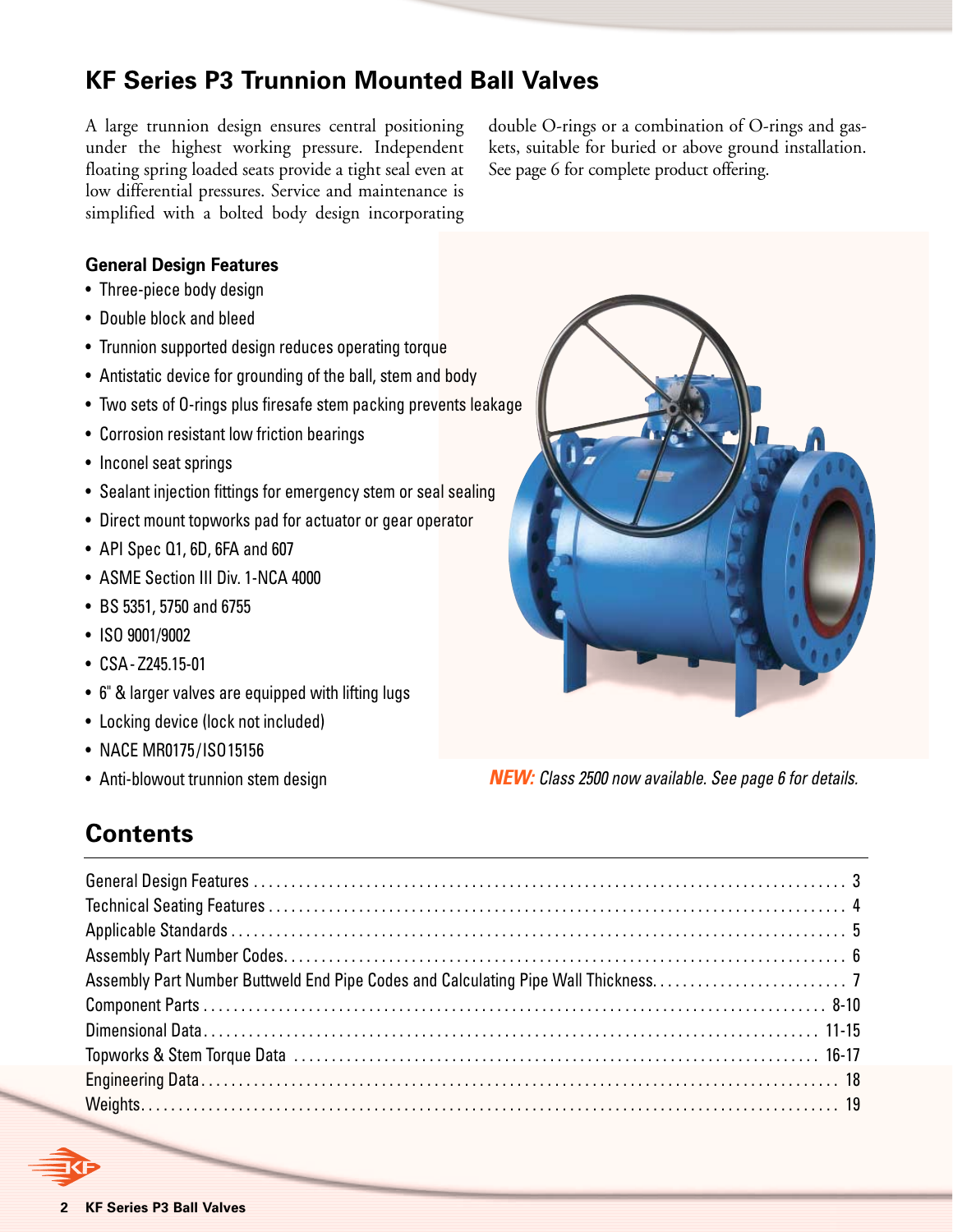# **Design Features**







#### Anti-Blowout Stem Design

Stem seal integrity is achieved by the use of three o-rings (or two o-rings and a graphite gasket). Upper o-ring (or graphite gasket) can be replaced with the valve in line and under pressure.

#### **Emergency** Seat Seal

Special sealants may be injected thru fittings that are located on the adapter flanges to restore sealing integrity if seat sealing surface is damaged. A second internal check valve provides backup to the fitting.

#### Double Sealed **Envelope Connections**

Double o-rings or a combination of an o-ring and firesafe gasket on body/adapter connections to ensure positive sealing. This makes the P3 suitable for above or below ground service.





6"-12" Cl. 900 & 1500 14"-24" Cl.150, 300 & 600



The Sealant Injection System located on the bonnet can be utilized in case of emergencies, o-ring damage, or if stem leakage occurs.

#### Heavy Duty Bearings

Trunnions are supported by heavy duty Teflon® coated Steel Bearings. Thrust load on the ball is supported by large trunnions mounted within captured trunnion blocks, resulting in low operating torque and seat wear.

#### Stem **Ball Gland Flange Ball Heavy Duty Bearings\* \*2"-12" Cl. 150, 300 & 600 Heavy Duty Bearings\* Heavy Duty Bearings\* Trunnion**



A spring between the trunnion and the ball or between the stem and the gland plate permits electrical continuity between all valve components.

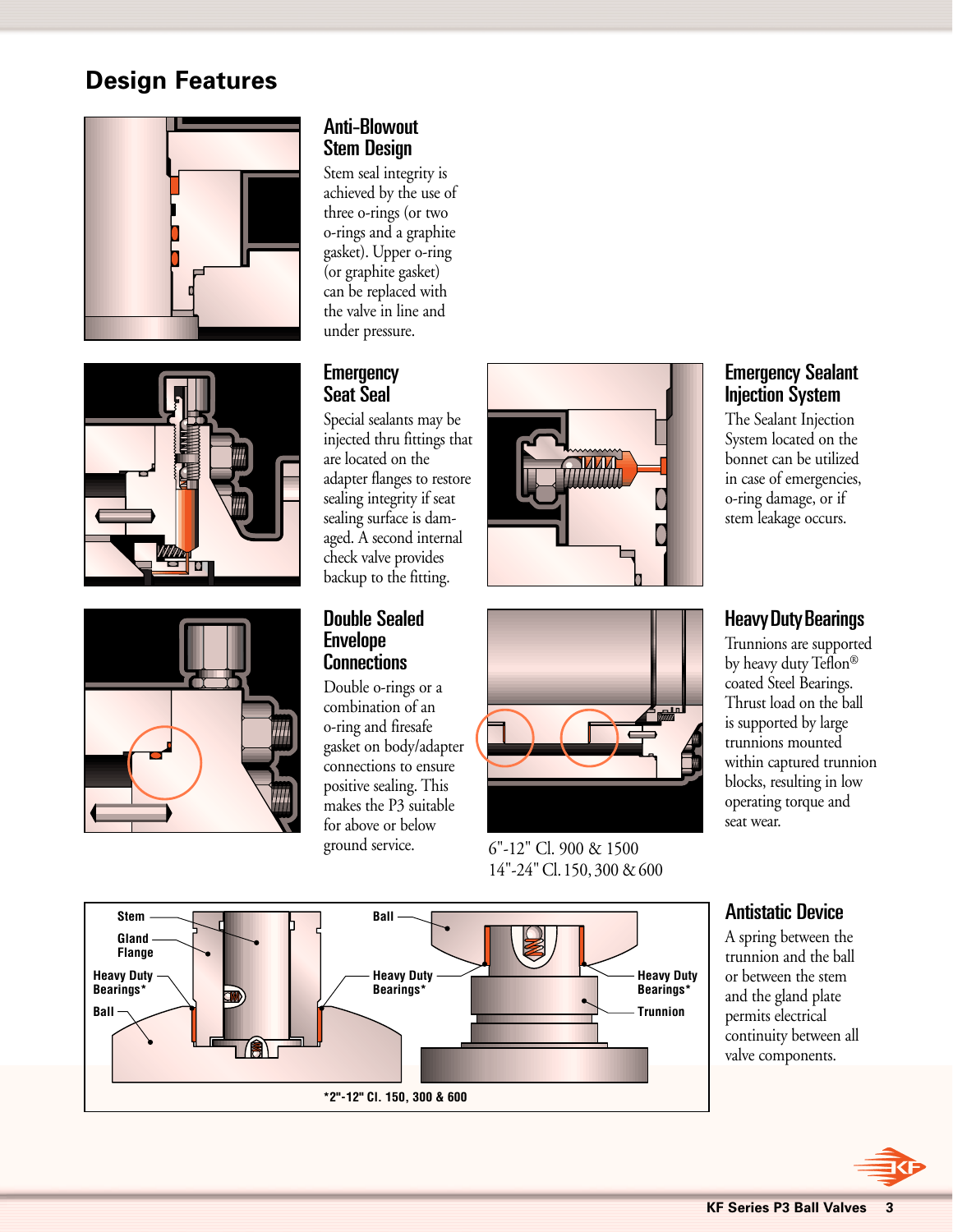# **Technical Seating Features**

#### Double Piston Seat Design

Upstream Seat: Line Pressure acting on the seat area (A1) does not equalize against the line pressure acting on the seat area (A2). The difference in the area (D1) times the line pressure creates a "piston effect" force which pushes the seat against the ball surface resulting in a tight effective seal.

**Downstream Seat:** When the body cavity pressure is greater than the downstream pressure, the body cavity pressure acts on the seal area (A4). The net pressure difference, acting over area (D2), pushes the downstream seat tightly against the ball creating a positive seal.



THE ULTIMATE BENEFIT OF USING THE "DOUBLE PISTON SEAT" **DESIGN:** In case of upstream seat leakage, the downstream seat maintains a pressure assisted tight shut off by sealing against the ball surface.



#### Self Relieving Seat Design

Upstream Seat: The difference in the area (D1) times the line pressure creates a "piston effect" which forces the seat against the ball surface. Also the springs behind the seat adds the force to the seat which keeps the seat in contact with the ball surface by providing the tight seal.

Downstream Seat: When the body cavity pressure exceeds the spring pressure, automatic pressure relief will occur by relieving the body cavity pressure past the downstream seat. This eliminates the need for the body relief valve.

#### Double Block and Bleed

The double block and bleed condition is available in all seat design configurations. When the ball is in the closed position the body cavity pressure may be drained down to 'zero' by opening the bleed valve and draining the fluid by removing the drain plug. Each seat works independently assuring tight shut off seal against ball on the upstream and downstream side.

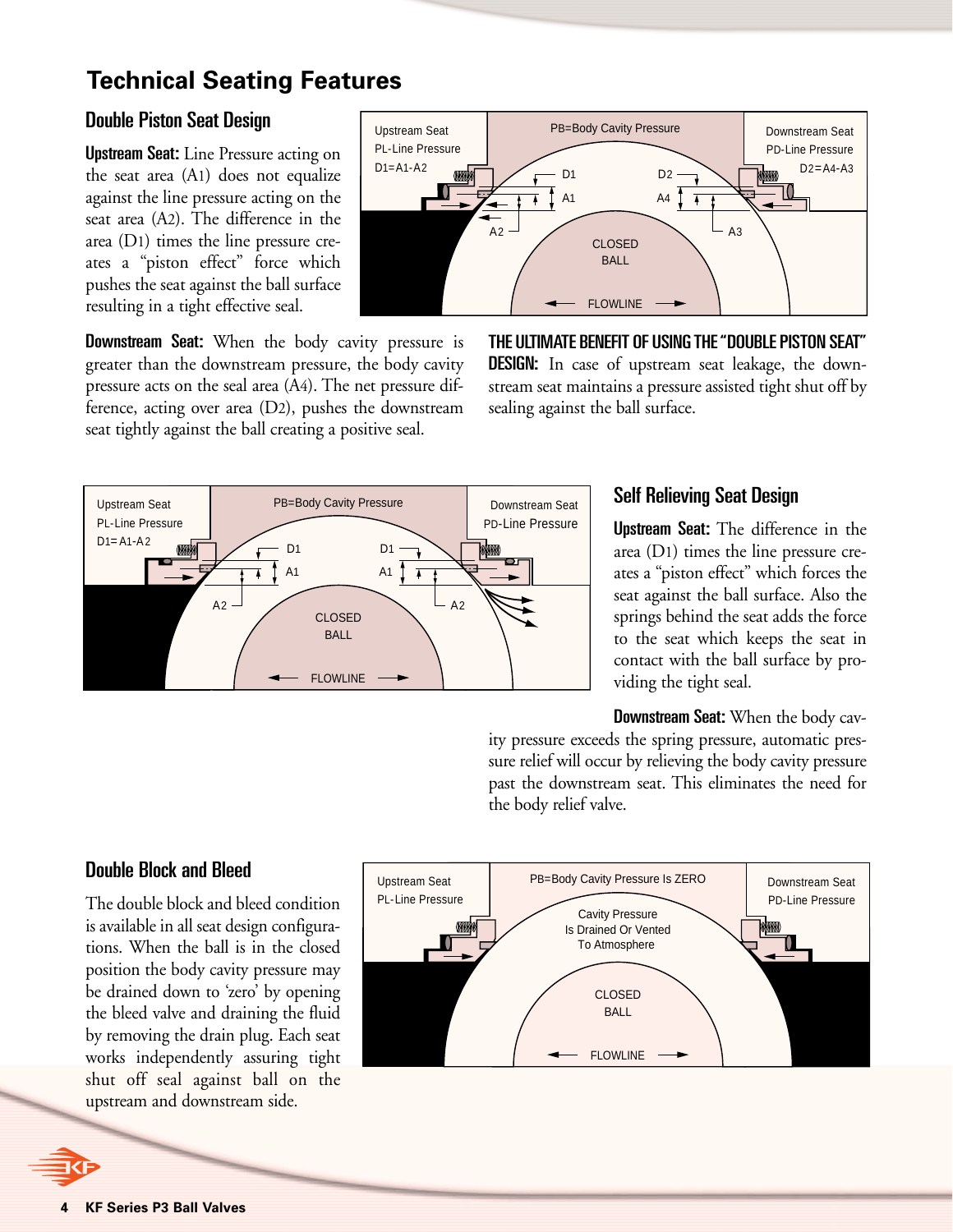# **KF Series P3 Applicable Standards**

The following list contains the most important applicable standards for ball valves. KF valves may be designed,

#### API-American Petroleum Institute

| 6D   | Specification for pipeline valves.               |
|------|--------------------------------------------------|
| RP6F | Recommended practice for fire testing of valves. |
| 6FA  | Specification for fire testing of valves.        |
| 598  | Valve inspection and test.                       |
| 605  | Large diameter carbon steel flanges.             |
| 607  | Fire test for soft seated quarter-turn valves.   |

#### ASME/ANSI-American National Standard Institute

- **B 16.5** Steel pipe flanges and flanged fittings.
- B 16.10 Face-to-face and end-to-end dimensions of ferrous valves.
- **B 16.25** Butt welding ends.
- B 16.34 Steel valves- Flanged and butt welding ends.
- B 16.47 Steel Flanges.
- B 31.3 Chemical plant and petroleum refinery piping
- **B 31.4** Liquid petroleum transportation piping systems.
- **B 31.8** Gas transmission and distribution piping systems.
- B 46.1 Surface texture.

#### ASTM-American Society for Testing Materials

Consult factory for details.

#### ISO-International Organization for Standardization

- ISO 9001: Quality systems-Model for quality assurance 2000 in design/development, production, installation and servicing.
- ISO 5211 Topworks Mounting Dimensions
- ISO 15156 For use in H2S containing environments in oil and gas production.

manufactured and tested in accordance with other international standards on request.

| <b>British Standard</b> |                                                                                                                                                                                        |
|-------------------------|----------------------------------------------------------------------------------------------------------------------------------------------------------------------------------------|
| <b>BS 1503</b>          | Specification for steel forgings for pressure<br>purposes.                                                                                                                             |
| <b>BS 1504</b>          | Specification for steel castings for pressure<br>purposes.                                                                                                                             |
| <b>BS 1560</b>          | Steel pipe flanges and flanged fittings.                                                                                                                                               |
| <b>BS 2080</b>          | Face-to-face, center-to-face, end-to-end, and<br>center-to-end dimensions of flanged and<br>butt welding end steel valves for the petro-<br>leum, petrochemical and allied industries. |
| <b>BS 4504</b>          | Flanges and boltings for pipes, valves and<br>fittings.                                                                                                                                |
| <b>BS 5146</b>          | Inspection and test of steel valves for the<br>petroleum, petrochemical and allied industries.                                                                                         |
| <b>BS 5351</b>          | Steel ball valves for the petroleum,<br>petrochemical and allied industries.                                                                                                           |
| <b>BS 5750</b>          | Quality system.                                                                                                                                                                        |
| <b>BS 6755</b>          | Testing of valves.                                                                                                                                                                     |
|                         | <b>MSS-Manufacturers Standardization Society</b>                                                                                                                                       |
| SP 6                    | Standard finishes for contact faces of pipe                                                                                                                                            |

- SP 6 Standard finishes for contact faces of pipe flanges and connecting- end flanges of valves and fittings.
- SP 25 Standard marking system for valves, fittings, flanges and unions.
- SP 45 Bypass and drain connection standard.

#### NACE-National Association of Corrosion Engineers

MR0175 Sulfide stress cracking resistant metallic materials for oilfield equipment.

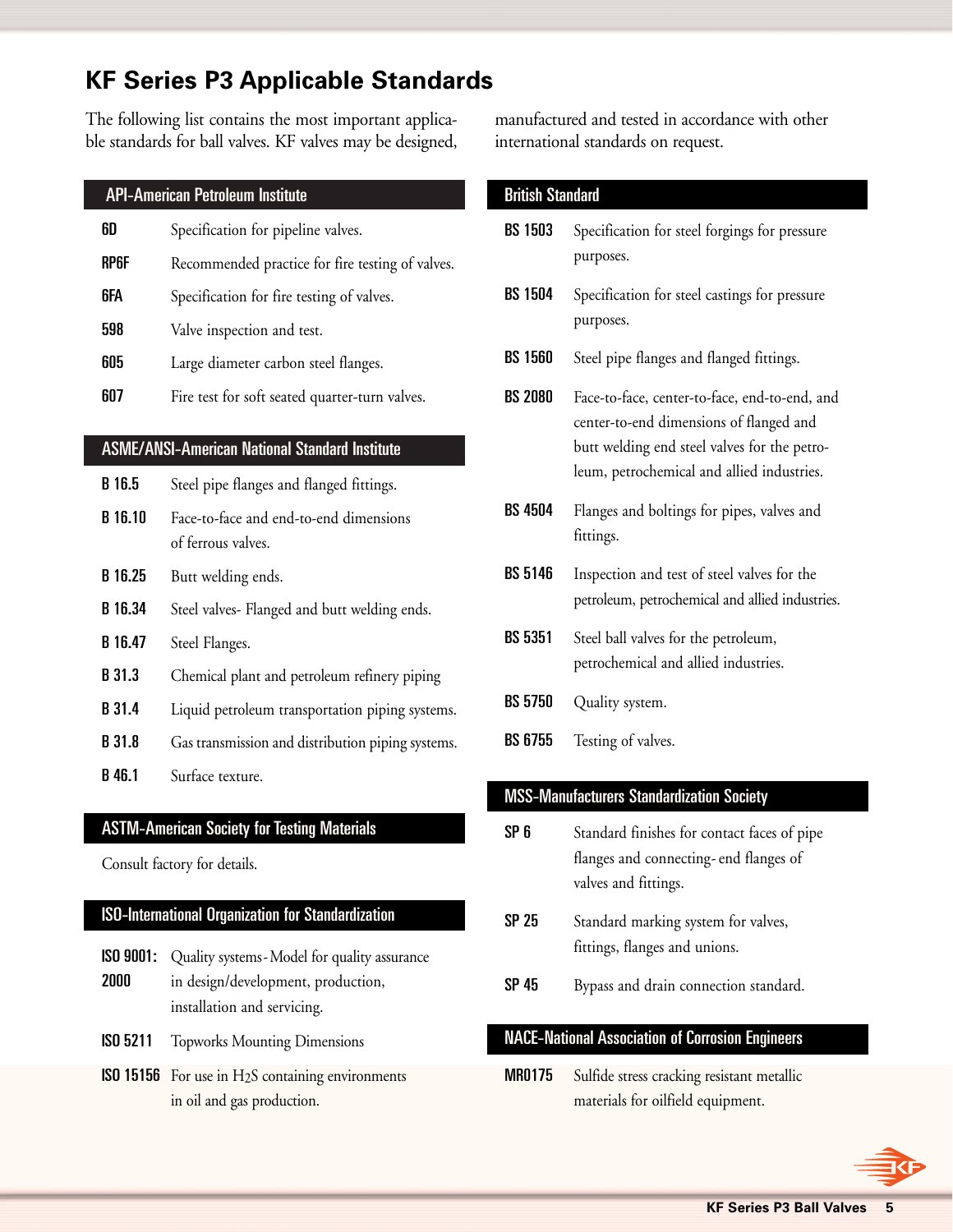# **KF Series P3 • Part Number Codes 2" FP- 36" FP, Class 150, 300, 600, 900, 1500 & 2500**

**NEW:** Class 2500 now available. Consult Factory for more information.



#### **VXXX - X XXX X X X X XX**

Asterisk ( \* ) in lieu of dash ( - ) in Assembly Part Number indicates customer requires source inspection.. (i.e. VXXX \* XXXXXXXXXX) Series P3 Assembly Base Numbers, 2" FP -36" FP

| Downstream Relieving<br>Seat Configuration                                                                                                                 |                                                                                     | Double Piston Seat Configuration<br>Insert Type                                                                                     |                                                   |  |  |  |
|------------------------------------------------------------------------------------------------------------------------------------------------------------|-------------------------------------------------------------------------------------|-------------------------------------------------------------------------------------------------------------------------------------|---------------------------------------------------|--|--|--|
| $1 \cdot RF$<br>2 • RTJ<br>$3 \cdot \text{WE}$                                                                                                             | 4 • RF x WE<br>5 • RTJ x WE                                                         | $F \cdot RF$<br>G•RTJ<br>H . WE                                                                                                     | $J \cdot RF \times WE$<br>$K \cdot RTJ \times WE$ |  |  |  |
| 99 . No Weld End<br>XX • See Weld Chart page 7.                                                                                                            |                                                                                     |                                                                                                                                     |                                                   |  |  |  |
| NACE** III, CI. III Bolting                                                                                                                                |                                                                                     | NACE** II, Cl. II Bolting                                                                                                           |                                                   |  |  |  |
| A • A105/B7 (Black - Std.)*<br>B · SS/B7 (Xylan)<br>C · LF2/L7 (Black)<br>$D \cdot SS/L7$ (Xylan)<br>$E \cdot LF2/B7$ (Black)<br>$L \cdot A105/B7$ (Xylan) |                                                                                     | $N \cdot A105/B7M$<br>$P \cdot SS/B7M (Xylan)$<br>$Q \cdot SS/L7M (Xylan)$<br>R . A105/B7M Cad<br>$S \cdot LF2/L7M$<br>T • SS/660SS |                                                   |  |  |  |
| $2 \cdot 316$ SS<br>3 . 410SS or CA-15M<br>7 • LTCS (3 mil ENP)                                                                                            | 6 . CS w/3 mil ENP (Std. on 2" & larger)*                                           |                                                                                                                                     |                                                   |  |  |  |
| A . Devlon® / FS (KF Std.)*<br>B • Teflon <sup>®</sup> / FS<br>C • PEEK™ / FS                                                                              |                                                                                     |                                                                                                                                     |                                                   |  |  |  |
| 2 ∙ Viton® A<br>4 • EPDM<br>5 ∙ AFLAS®                                                                                                                     | A • James Walker Viton <sup>®</sup><br>F • ELAST-O-LION 985<br>$G \cdot HNBR(Std.)$ |                                                                                                                                     |                                                   |  |  |  |
| 9 • Bare Stem<br>A • For Actuator                                                                                                                          | 4 • Locking Handle (Std. on 2" thru 4" bore)*                                       | 6 . Locking Gear Operator (Std. on 6" bore and larger)*                                                                             |                                                   |  |  |  |
| Process Codes                                                                                                                                              |                                                                                     | (Last two digits used ONLY when Process Codes are required).                                                                        |                                                   |  |  |  |

Devlon® is a registered trademark of Devol Engineering, Ltd. PEEK™ is a trademark of Victrex Plc. Teflon® is a registered trademark of DuPont. Viton® is a registered trademark of DuPont Dow Elastomers. Aflas® is a registered trademark of Asahi Glass. \*\*Nace indicates compliance to NACE MR0175

#### **\*STANDARD TRIM CONFIGURATION**

| Class           |                  |                 |                  |                 |                  |                  |                  |                  | Size (in.)       |              |                  |                  |             |                  |             |                  |
|-----------------|------------------|-----------------|------------------|-----------------|------------------|------------------|------------------|------------------|------------------|--------------|------------------|------------------|-------------|------------------|-------------|------------------|
|                 | 2FP              | 3 <sub>RP</sub> | 3 FP             | 4 <sub>RP</sub> | 4FP              | 6 <sub>RP</sub>  | 6FP              | 8 <sub>RP</sub>  | 8FP              | <b>10 RP</b> | <b>10FP</b>      | <b>12 RP</b>     | <b>12FP</b> | <b>14 RP</b>     | 14 FP       | <b>16 RP</b>     |
| 150             | <b>V111</b>      | <b>V112</b>     | V113             | V114            | V115             | V116             | V117             | V118             | V119             | V120         | V121             | <b>V122</b>      | V123        | <b>V124</b>      | V125        | V126             |
| 300             | V <sub>211</sub> | <b>V212</b>     | V <sub>213</sub> | V214            | V215             | V216             | V217             | <b>V218</b>      | V219             | V220         | V221             | V222             | V223        | <b>V224</b>      | V225        | V <sub>226</sub> |
| 600             | V311             | V312            | V313             | V314            | V315             | V316             | V317             | V318             | V319             | <b>V320</b>  | V321             | V322             | V323        | V324             | V325        | V326             |
| 900             | V411             | V412            | V413             | V414            | V415             | V416             | V417             | V418             | V419             | <b>V420</b>  | V421             | V422             | V423        | <b>V424</b>      | V425        | V426             |
| 1500            | V511             | V512            | V513             | V514            | V515             | V516             | V517             | V518             | V519             | <b>V520</b>  | V521             | <b>V522</b>      | V523        | <b>V524</b>      | V525        | V <sub>526</sub> |
| <b>NEW 2500</b> | <b>V611</b>      | V612            | V613             | V614            | V615             | <b>V616</b>      | V617             | <b>V618</b>      | V619             | V620         | V621             | <b>V622</b>      | <b>V623</b> |                  |             |                  |
|                 |                  |                 |                  |                 |                  |                  |                  |                  |                  |              |                  |                  |             |                  |             |                  |
|                 | Size (in.)       |                 |                  |                 |                  |                  |                  |                  |                  |              |                  |                  |             |                  |             |                  |
| <b>Class</b>    | <b>16 FP</b>     | <b>18FP</b>     | <b>20 RP</b>     | <b>20FP</b>     | <b>22 FP</b>     | 24 RP            | <b>24 FP</b>     | <b>26 FP</b>     | <b>28 FP</b>     | <b>30 RP</b> | <b>30 FP</b>     | 32 FP            | 34 FP       | <b>36 RP</b>     | 36 FP       |                  |
| 150             | V127             | V129            | V130             | V131            | V <sub>133</sub> | V <sub>134</sub> | V <sub>135</sub> | V <sub>137</sub> | V <sub>139</sub> | V140         | V <sub>141</sub> | V143             | V145        | V146             |             |                  |
| 300             | V227             | V229            | <b>V230</b>      | V231            | V <sub>233</sub> | V <sub>234</sub> | V235             | V237             | V <sub>239</sub> | <b>V240</b>  | V <sub>241</sub> | V <sub>243</sub> | V245        | V <sub>246</sub> |             |                  |
| 600             | V327             | V329            | V330             | V331            | V333             | V334             | V335             | V337             | V339             | V340         | V341             | V343             | V345        | V346             | V347        |                  |
| 900             | V427             | V429            | <b>V430</b>      | V431            |                  | V434             | V435             | <b>V437</b>      | V439             | <b>V440</b>  | V441             | V443             | V445        | V446             | <b>V447</b> |                  |
| 1500            | V527             | V529            | <b>V530</b>      | V531            |                  |                  | V535             |                  |                  |              |                  |                  |             |                  |             |                  |

Note: Shaded items are not available at this time. (Consult factory for verification)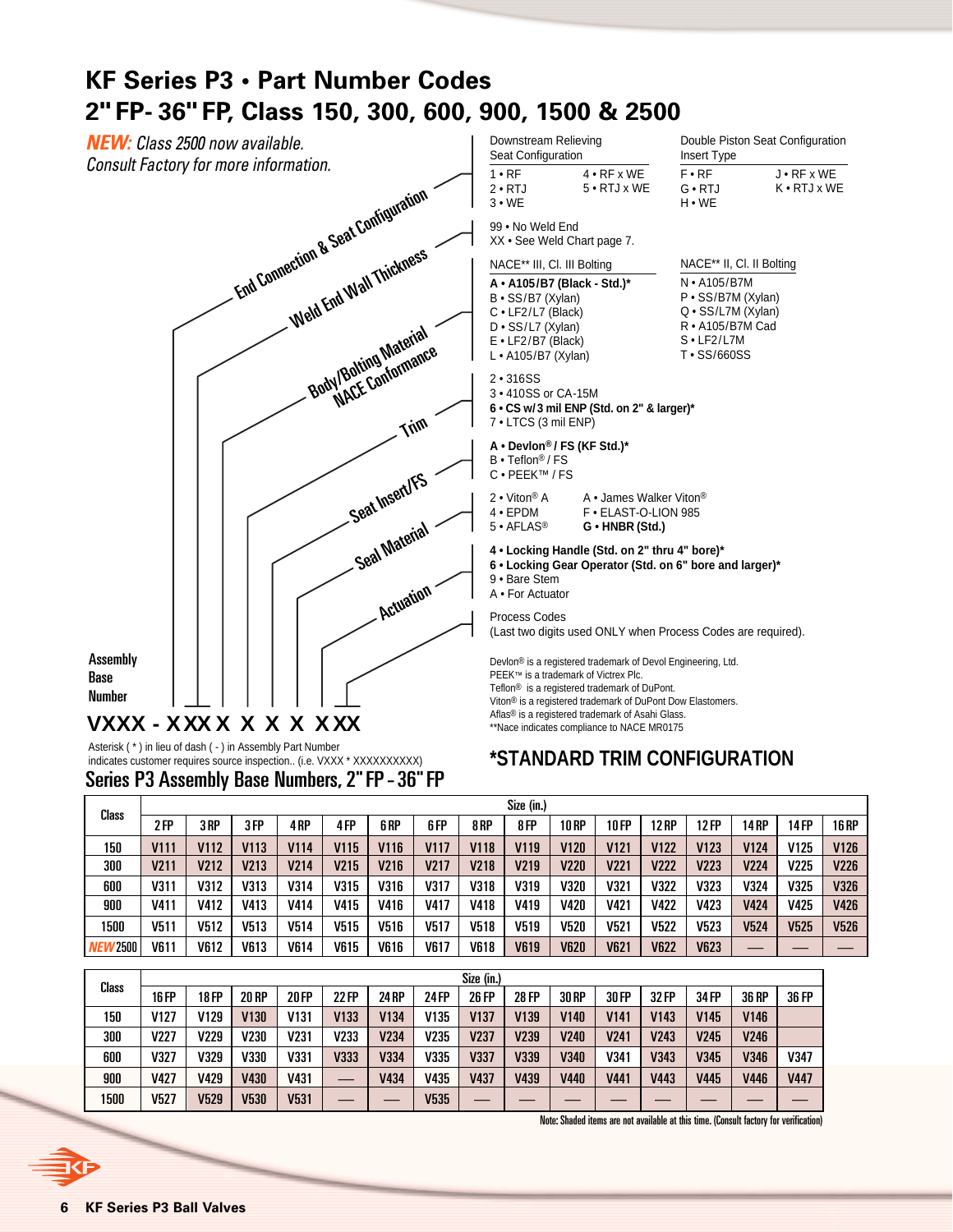# **KF Series P3 Buttweld End Pipe Code**

| Pipe               | Nominal Pipe Size (in.)/KF Schedule Code |      |        |       |      |       |      |       |      |        |       |        |       |      |
|--------------------|------------------------------------------|------|--------|-------|------|-------|------|-------|------|--------|-------|--------|-------|------|
| <b>Description</b> |                                          | Code | c<br>a | Code  | 4    | Code  | 6    | Code  | 8    | Code   | 10    | Code   | 12    | Code |
| Outside Dia. (in.) | 3.500<br>2.375                           |      |        | 4.500 |      | 6.625 |      | 8.625 |      | 10.750 |       | 12.750 |       |      |
| (STD) Standard     |                                          |      |        |       | .237 | 17    | .280 | 22    | .322 | 28     | .365  | 32     | .375  | 33   |
| Schedule 40        | .154                                     | 08   | .216   | 14    | .237 | 17    | .280 | 22    | .322 | 28     | .365  | 32     | .406  | 35   |
| XS                 | .218                                     | 15   | .300   | 24    | .337 | 30    | .432 | 36    | .500 | 39     | .500  | 39     | .500  | 39   |
| Schedule 80        | .218                                     | 15   | .300   | 24    | .337 | 30    | .432 | 36    | .500 | 39     | .593  | 43     | .687  | 48   |
| Schedule 160       | .343                                     | 31   | .438   | 38    | .531 | 40    | .718 | 49    | .906 | 55     | 1.125 | 62     | 1.312 | 68   |
| XXS                | .436                                     | 37   | .600   | 44    | .674 | 47    | .864 | 53    | .875 | 54     | .000  | 58     | .000  | 58   |

Pipe Wall Thickness Codes for Assembly Part Number

| Pipe               | Size (in.)/KF Schedule Code |        |       |        |       |        |      |        |       |        |       |        |  |
|--------------------|-----------------------------|--------|-------|--------|-------|--------|------|--------|-------|--------|-------|--------|--|
| <b>Description</b> | 14                          | Code   | 16    | Code   | 18    | Code   | 20   | Code   | 22    | Code   | 24    | Code   |  |
| Outside Dia. (in.) |                             | 14.000 |       | 16.000 |       | 18.000 |      | 20.000 |       | 22,000 |       | 24.000 |  |
| (STD) Standard     | .375                        | 33     | .375  | 33     | .375  | 33     | .375 | 33     | .375  | 33     | .375  | 33     |  |
| Schedule 40        | .438                        | 38     | .500  | 39     | .562  | 42     | .593 | 43     |       |        | .687  | 47     |  |
| XS                 | .500                        | 39     | .500  | 39     |       |        |      |        | 0.500 | 39     |       |        |  |
| Schedule 80        | .750                        | 50     | .843  | 52     | .937  | 56     | .031 | 59     | 1.125 | 62     | 1.218 | 65     |  |
| Schedule 160       | 1.406                       | 70     | 1.593 | 75     | 1.781 | 78     | .968 | 82     |       |        | 2.343 | 85     |  |
| XXS                |                             |        |       |        |       |        |      |        |       |        |       |        |  |

Consult factory for other wall thicknesses.

#### Calculating Pipe Wall Thickness **Pipe Outside Dia.** (O.D.)

To find the "Pipe Wall Thickness" for buttweld valves, subtract the Inside Diameter from the "Pipe Outside Diameter" for the appropriate size, listed to the right. Then divide the outcome by two (2).

EXAMPLE: For a 4" valve with a 3.826 Inside Diameter:



| Size (in.) | in.    | mm     |
|------------|--------|--------|
| 2          | 2.375  | 60.33  |
| 3          | 3.500  | 88.90  |
| 4          | 4.500  | 114.30 |
| 6          | 6.625  | 168.28 |
| 8          | 8.625  | 219.08 |
| 10         | 10.750 | 273.05 |
| 12         | 12.750 | 323.85 |
| 14         | 14.000 | 355.60 |
| 16         | 16.000 | 406.40 |
| 18         | 18.000 | 457.20 |
| 20         | 20.000 | 508.00 |
| 24         | 24.000 | 609.60 |

Once you have determined the "Pipe Wall Thickness", find that number in the chart above. The two-digit number to the left should then be used in the "Pipe Wall Thickness" digits of the valve Assembly Part Number. In this example that would be 30.

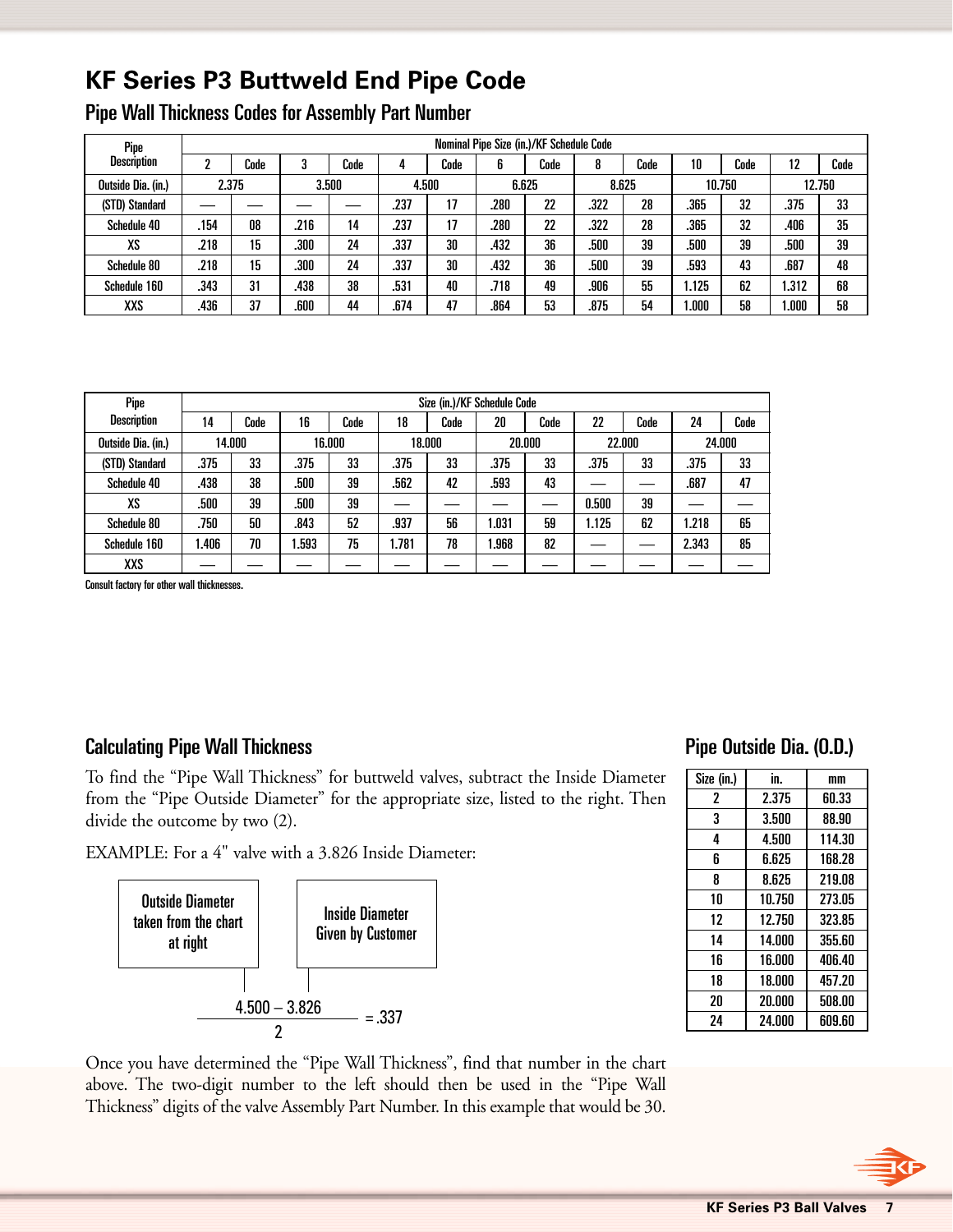**KF Series P31 • Component Parts • 2", 3" & 4", Class 600, 900 &1500**



# Parts List, KF P3<sub>1</sub>

| Part No. | <b>Description</b>                 |
|----------|------------------------------------|
| 1        | Body                               |
| 2        | <b>Adapter</b>                     |
| 3        | <b>Bonnet</b>                      |
| 4        | Ball                               |
| 5        | Stem                               |
| ĥ        | <b>Lower Trunnion</b>              |
| 7        | <b>Seat Assembly</b>               |
| 8        | <b>Top Cover</b>                   |
| g        | <b>Seat Springs</b>                |
| 10       | <b>Stem Bearing</b>                |
| 11       | <b>Lower Trunnion Bearing</b>      |
| 12       | <b>Adapter Primary Seal</b>        |
| 13       | <b>Adapter Sub-Seal</b>            |
| 14       | <b>Bonnet Primary Seal</b>         |
| 15       | <b>Bonnet Sub-Seal</b>             |
| 16       | <b>Lower Trunnion Primary Seal</b> |
| 17       | <b>Lower Trunnion Sub-Seal</b>     |
| 18       | <b>Stem Seal</b>                   |

| Part No. | <b>Description</b>               |
|----------|----------------------------------|
| 19       | <b>Stem Sub-Seal</b>             |
| 20       | <b>Seat Seal</b>                 |
| 21       | <b>Seat Seal Backup</b>          |
| 22       | <b>Seat Sub-Seal</b>             |
| 23       | Stud, Body                       |
| 24       | Nut, Body                        |
| 25       | Cap Screw, Bonnet                |
| 26       | Cap Screw, Top Cover             |
| 27       | <b>Cap Screw, Lower Trunnion</b> |
| 28       | <b>Thrust Bearing</b>            |
| 29       | <b>Bleed/Drain Valve</b>         |
| 30       | <b>Injection Fitting</b>         |
| 31       | <b>Ball Check</b>                |
| 32       | <b>Drain Plug</b>                |
| 34       | Key                              |
| 36       | <b>Alignment Pin, Bonnet</b>     |
| 42       | <b>Antistatic Pin</b>            |
| 43       | <b>Antistatic Spring</b>         |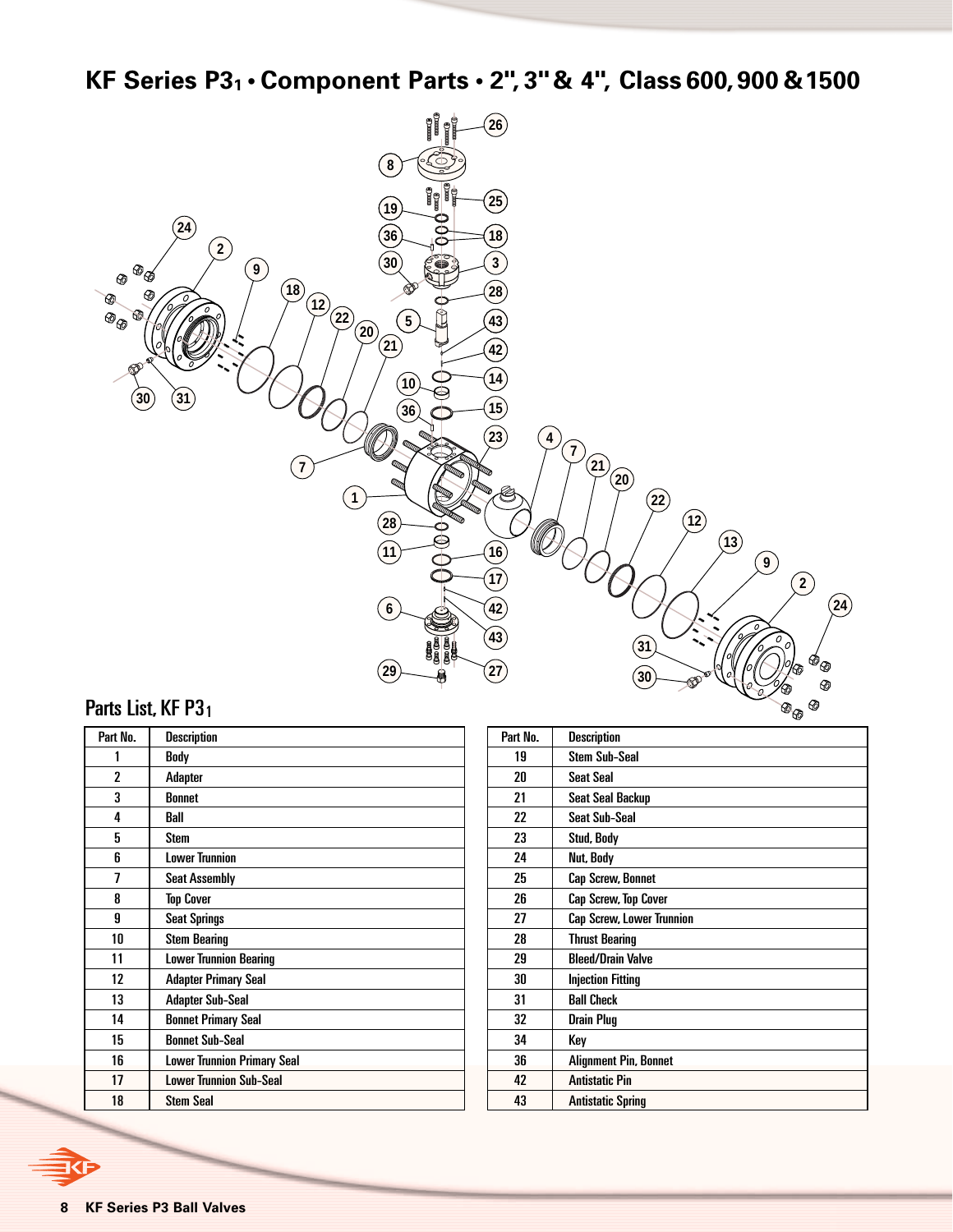**KF Series P32 • Component Parts • 6"-12", Class 600**



# Parts List, KF P32

| Part No. | <b>Description</b>                 |
|----------|------------------------------------|
|          | Body                               |
| 2        | Adapter                            |
| 3        | <b>Bonnet</b>                      |
| 4        | Ball                               |
| 5        | Stem                               |
| ĥ        | <b>Lower Trunnion</b>              |
| 7        | <b>Seat Assembly</b>               |
| 8        | <b>Top Cover</b>                   |
| 9        | <b>Seat Springs</b>                |
| 10       | <b>Stem Bearing</b>                |
| 11       | <b>Lower Trunnion Bearing</b>      |
| 12       | <b>Adapter Primary Seal</b>        |
| 13       | <b>Adapter Sub-Seal</b>            |
| 14       | <b>Bonnet Primary Seal</b>         |
| 15       | <b>Bonnet Sub-Seal</b>             |
| 16       | <b>Lower Trunnion Primary Seal</b> |
| 17       | <b>Lower Trunnion Sub-Seal</b>     |
| 18       | Stem Seal                          |

| Part No. | <b>Description</b>               |
|----------|----------------------------------|
| 19       | <b>Stem Sub-Seal</b>             |
| 20       | <b>Seat Seal</b>                 |
| 21       | <b>Seat Seal Backup</b>          |
| 22       | <b>Seat Sub-Seal</b>             |
| 23       | Stud, Body                       |
| 24       | Nut, Body                        |
| 25       | <b>Cap Screw, Bonnet</b>         |
| 26       | Cap Screw, Top Cover             |
| 27       | <b>Cap Screw, Lower Trunnion</b> |
| 28       | <b>Thrust Bearing</b>            |
| 29       | <b>Bleed/Drain Valve</b>         |
| 30       | <b>Injection Fitting</b>         |
| 31       | <b>Ball Check</b>                |
| 32       | <b>Drain Plug</b>                |
| 34       | Key                              |
| 36       | <b>Alignment Pin, Bonnet</b>     |
| 42       | <b>Antistatic Pin</b>            |
| 43       | <b>Antistatic Spring</b>         |

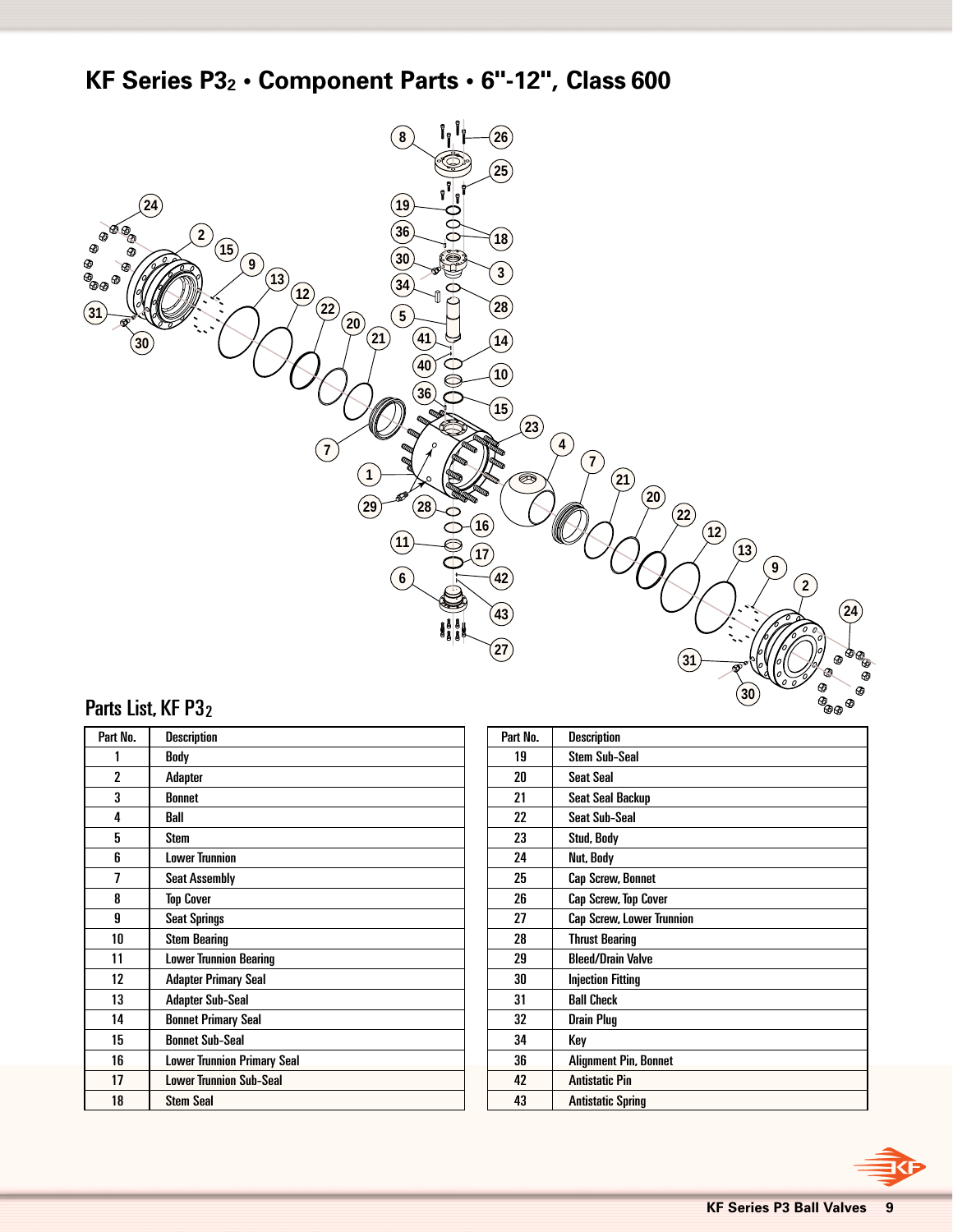# **KF Series P33 • Component Parts • 6"-12", Class 900 & 1500 14" & Larger, All Classes**



#### Parts List, KF P33

| Part No. | <b>Description</b>                 |
|----------|------------------------------------|
| 1        | Body                               |
| 2        | Adapter                            |
| 3        | <b>Bonnet</b>                      |
| 4        | Ball                               |
| 5        | <b>Stem</b>                        |
| 6        | <b>Trunnion Block</b>              |
| 7        | <b>Seat Assembly</b>               |
| 8        | <b>Top Cover</b>                   |
| g        | <b>Seat Springs</b>                |
| 10       | <b>Stem Bearing</b>                |
| 11       | <b>Lower Trunnion Bearing</b>      |
| 12       | <b>Adapter Primary Seal</b>        |
| 13       | <b>Adapter Sub-Seal</b>            |
| 14       | <b>Bonnet Primary Seal</b>         |
| 15       | <b>Bonnet Sub-Seal</b>             |
| 16       | <b>Lower Trunnion Primary Seal</b> |
| 17       | <b>Lower Trunnion Sub-Seal</b>     |

| Part No. | <b>Description</b>           |
|----------|------------------------------|
| 18       | <b>Stem Seal</b>             |
| 19       | <b>Stem Sub-Seal</b>         |
| 20       | <b>Seat Seal</b>             |
| 21       | Seat Seal Backup             |
| 22       | <b>Seat Sub-Seal</b>         |
| 23       | Stud, Body                   |
| 24       | Nut, Body                    |
| 25       | Cap Screw, Bonnet            |
| 26       | Cap Screw, Top Cover         |
| 28       | <b>Thrust Bearing</b>        |
| 29       | <b>Bleed/Drain Valve</b>     |
| 30       | <b>Injection Fitting</b>     |
| 31       | <b>Ball Check</b>            |
| 32       | <b>Drain Plug</b>            |
| 34       | Key                          |
| 36       | <b>Alignment Pin, Bonnet</b> |
| 46       | <b>Trunnion Block Pin</b>    |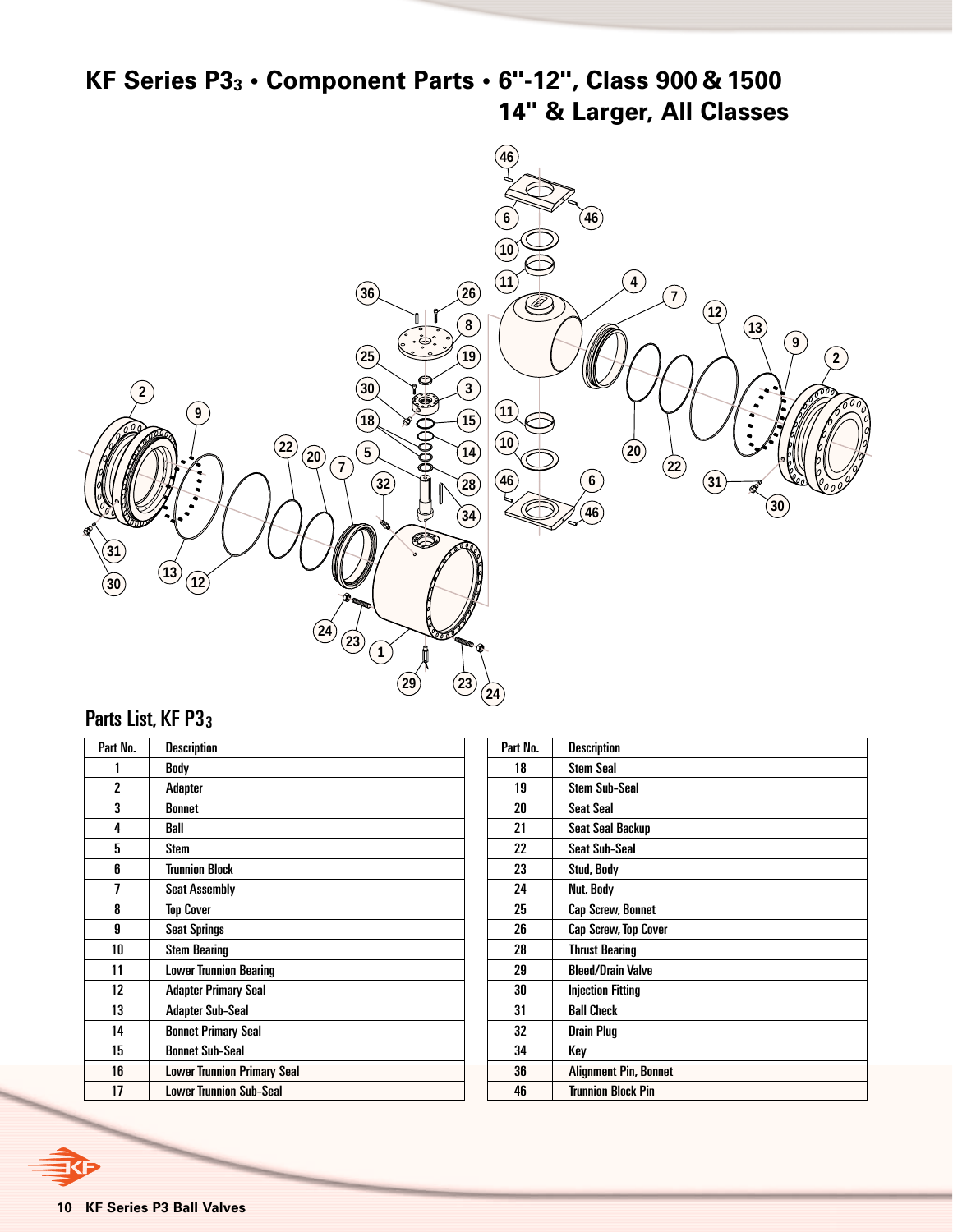# **KF Series P3 Class 150 • Dimensional Data (in., mm)**





# Dimensional Data,14"FP-24"FP, Class 150

|       |      |      |      |       |           |      |      |       |                |           |      | Dimension (in./mm) |                |         |      |       |      |      |      |              |      |     |      |     |
|-------|------|------|------|-------|-----------|------|------|-------|----------------|-----------|------|--------------------|----------------|---------|------|-------|------|------|------|--------------|------|-----|------|-----|
| Size  |      |      |      | A     |           |      |      |       | B <sub>1</sub> |           |      | ı.                 |                | D       |      |       |      |      |      | G            | н    |     |      |     |
| (in.) | RF   |      | RTJ  |       | <b>WE</b> |      |      |       |                |           |      |                    |                |         |      |       |      |      |      |              |      |     |      |     |
|       | In.  | mm   | In.  | mm    | In.       | mm   | In.  | mm    | in.            | mm        | In.  | mm                 | $\mathsf{m}$ . | mm      | in.  | mm    | In.  | mm   | In.  | mm           | In.  | mm  | In.  | mm  |
| 14    | 27.0 | 686  | 27.5 | 698.5 | 30.0      | 762  | 13.3 | 337.0 | 13.3           | 1337.01   | 21.0 | 533.4              | 15.7           | 400.0   | 15.3 | 388.0 | 25.1 | 638  | 18.5 | 1470.0       | 20.4 | 518 | 23.6 | 600 |
| 16    | 30.0 | 762  | 30.5 | 775   | 33.0      | 838  | 15.3 | 387.4 | 15.3           | 1387.351  | 23.5 | 596.9              | 16.7           | 423.0   | 17.7 | 450.0 | 28.0 | 710  | 19.4 | 493.0        | 18.7 | 475 | 27.6 | 700 |
| 20x16 | 36.0 | 914  | 36.5 | 927   | 39.0      | 991  | 15.3 | 387.4 | 19.3           | l 489.0 l | 27.5 | 698.5              | 16.7           | 423.01  | 17.7 | 450.0 | 28.0 | 710  | 19.4 | 493.0        | 18.7 | 475 | 27.6 | 700 |
| 18    | 34.0 | 864  | 34.5 | 876   | 36.0      | 914  | 17.2 | 438.0 | 17.2           | 438.0     | 25.0 | 635.0              | 19.1           | 485.0   | 19.5 | 495.0 | 31.9 | 810  | 22.3 | 566.0        | 22.6 | 575 | 27.6 | 700 |
| 20    | 36.0 | 914  | 36.5 | 927   | 39.0      | 991  | 19.3 | 489.0 | 19.3           | l 489.0 l | 27.5 | 698.5 21.1         |                | 1537.01 | 21.4 | 542.5 | 34.1 | 865  | 24.3 | 618.0        | 22.6 | 575 | 27.6 | 700 |
| 24x20 | 42.0 | 1067 | 42.5 | 1080  | 45.0      | 1143 | 19.3 | 489.0 | 23.3           | 1591.01   | 32.0 | 812.8 21.1         |                | 1537.01 | 21.4 | 542.5 | 34.1 | 865  | 24.3 | $618.0$ 22.6 |      | 575 | 27.6 | 700 |
| 24    | 42.0 | 1067 | 42.5 | 1080  | 45.0      | 1143 | 23.3 | 591.0 | 23.3           | 1591.01   | 32.0 | 813.0              | 24.3           | 1616.01 | 23.2 | 590.5 | 40.4 | 1025 | 27.8 | 705.0        | 23.3 | 592 | 31.5 | 800 |

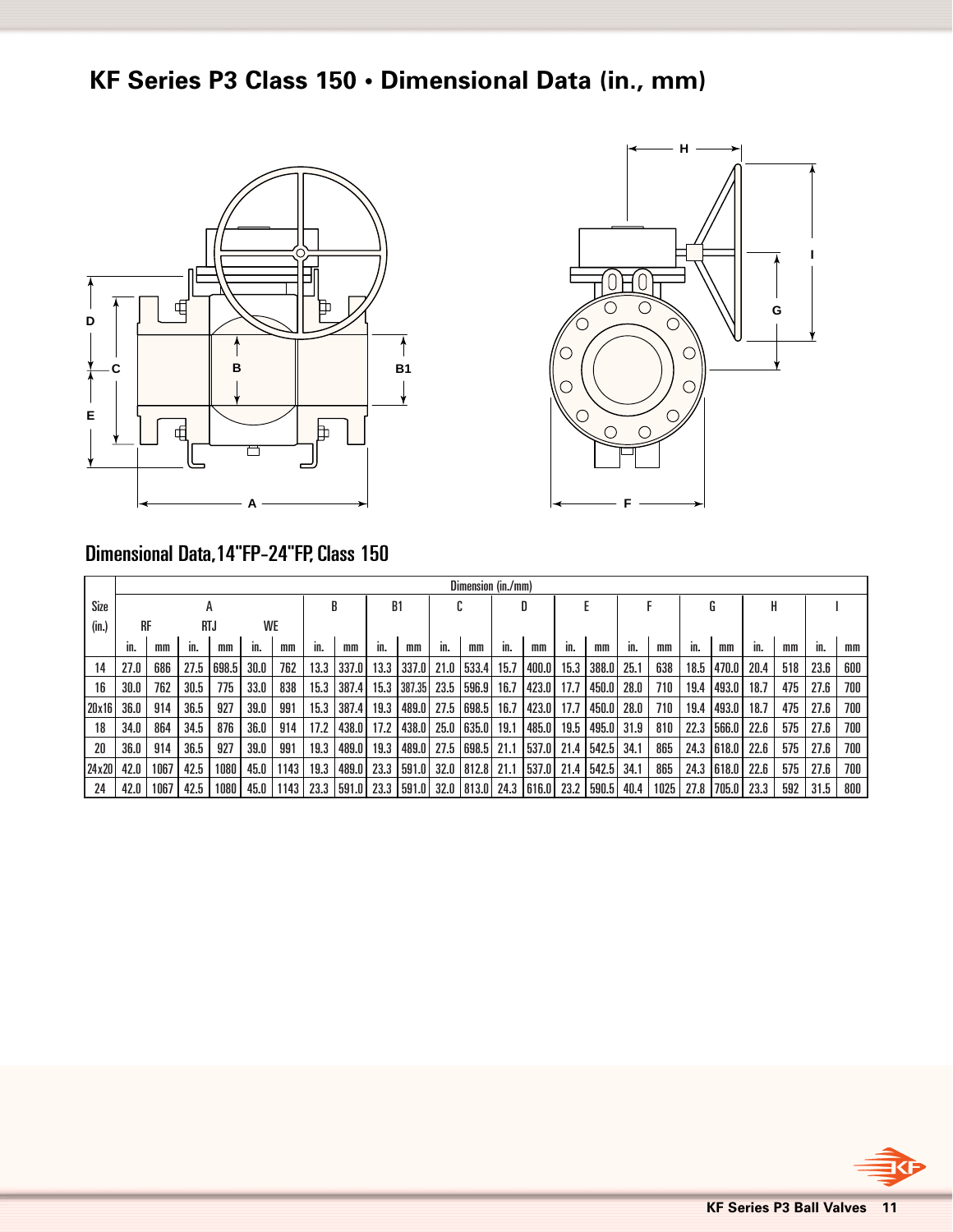# **KF Series P3 Class 300 • Dimensional Data (in., mm)**





# Dimensional Data, 14"FP-24"FP, Class 300

|         |      |      |            |      |      |      |      |       |      |       |      | Dimension (in./mm) |      |           |      |       |      |      |      |       |      |     |      |     |
|---------|------|------|------------|------|------|------|------|-------|------|-------|------|--------------------|------|-----------|------|-------|------|------|------|-------|------|-----|------|-----|
| Size    |      |      |            |      |      |      |      | B     | B1   |       |      |                    |      | D         |      |       |      |      |      | G     | н    |     |      |     |
| (in.)   | RF   |      | <b>RTJ</b> |      | WE   |      |      |       |      |       |      |                    |      |           |      |       |      |      |      |       |      |     |      |     |
|         | In.  | mm   | In.        | mm   | m.   | mm   | m.   | mm    | In.  | mm    | In.  | mm                 | In.  | mm        | In.  | mm    | In.  | mm   | In.  | mm    | In.  | mm  | In.  | mm  |
| 14      | 30.0 | 762  | 30.6       | 778  | 30.0 | 762  | 13.3 | 337.0 | 13.3 | 337.0 | 23.0 | 584.0              | 15.7 | 400.OI    | 15.3 | 388.0 | 25.7 | 638  | 18.5 | 470.0 | 20.4 | 518 | 23.6 | 600 |
| 16      | 33.0 | 838  | 33.6       | 854  | 33.0 | 838  | 15.3 | 387.4 | 15.3 | 387.4 | 25.5 | 648.0              | 16.7 | 423.0     | 16.7 | 425.0 | 28.0 | 710  | 19.4 | 493.0 | 22.6 | 575 | 27.6 | 700 |
| 20x16   | 39.0 | 991  | 39.8       | 1010 | 39.0 | 991  | 15.3 | 387.4 | 19.3 | 489.0 | 30.5 | 775.0              | 16.7 | 423.0     | 16.7 | 425.0 | 28.0 | 710  | 19.4 | 493.0 | 22.6 | 575 | 27.6 | 700 |
| 18      | 36.0 | 914  | 36.6       | 930  | 36.0 | 914  | 17.2 | 438.0 | 17.2 | 438.0 | 28.0 | 711.0              | 19.2 | 488.OI    | 19.6 | 498.0 | 32.3 | 820  | 22.4 | 569.0 | 22.6 | 575 | 27.6 | 700 |
| 20      | 39.0 | 991  | 39.8       | 1010 | 39.0 | 991  | 19.3 | 489.0 | 19.3 | 489.0 | 30.5 | 774.7              | 21.2 | l 538.0 l | 21.6 | 549.0 | 34.4 | 874  | 24.7 | 627.0 | 23.3 | 592 | 31.5 | 800 |
| 24 x 20 | 45.0 | 1143 | 45.9       | 1165 | 45.0 | 1143 | 19.3 | 489.0 | 23.3 | 591.0 | 36.0 | 914.0              | 21.2 | 1538.01   | 21.6 | 549.0 | 34.4 | 874  | 24.7 | 627.0 | 23.3 | 592 | 31.5 | 800 |
| 24      | 45.0 | 1143 | 45.9       | 1165 | 45.0 | 1143 | 23.3 | 591.0 | 23.3 | 591.0 | 36.0 | 914.0              | 24.6 | 624.0     | 23.4 | 593.8 | 40.9 | 1040 | 29.3 | 744.0 | 27.3 | 693 | 35.4 | 900 |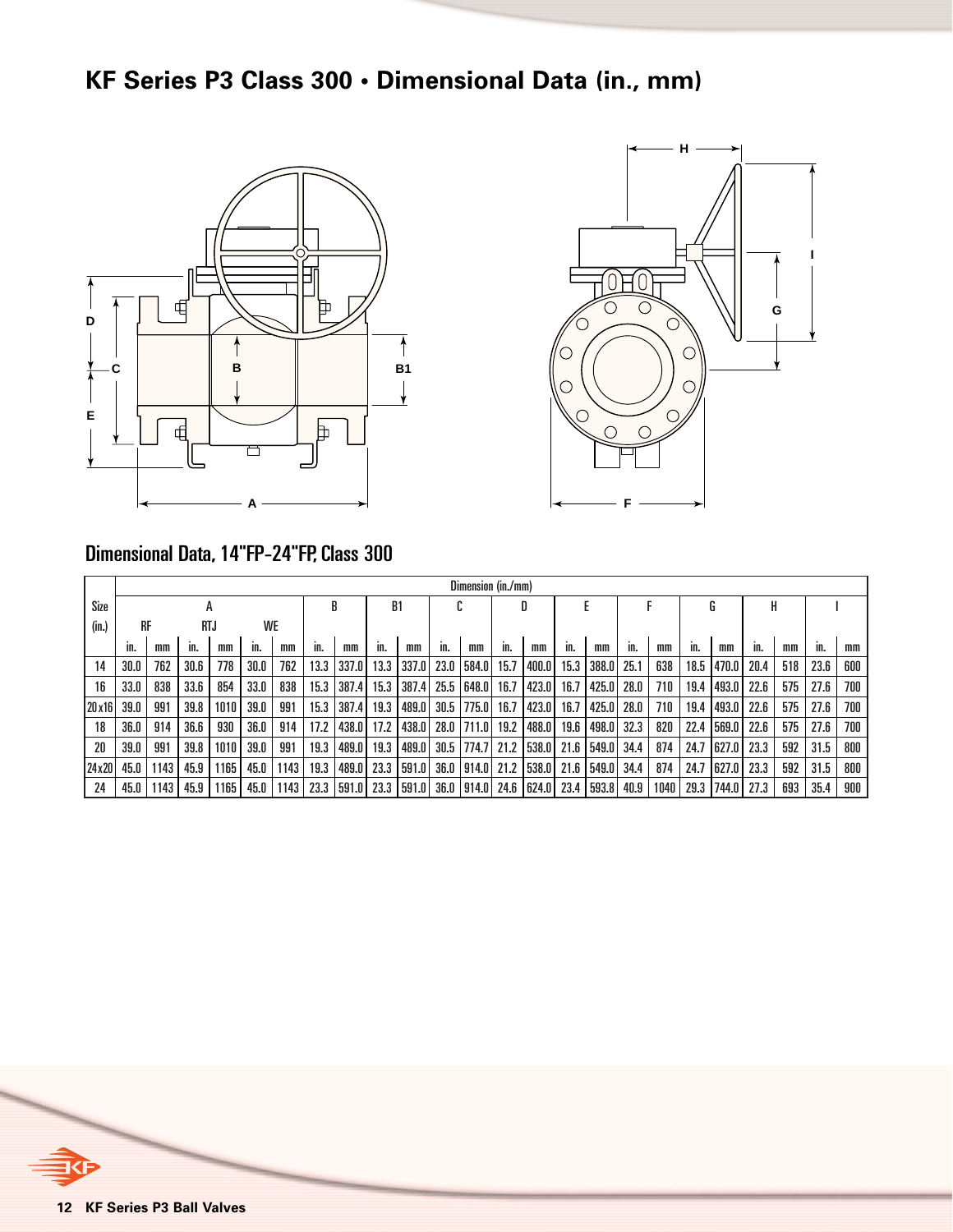# **KF Series P3 Class 600 • Dimensional Data (in., mm)**



# Dimensional Data, 2"FP-36"FP, Class 600

|       |      |      |            |      |           |      |      |       |                |       |      | Dimension (in./mm)     |      |       |      |       |      |      |      |       |      |     |      |     |
|-------|------|------|------------|------|-----------|------|------|-------|----------------|-------|------|------------------------|------|-------|------|-------|------|------|------|-------|------|-----|------|-----|
| Size  |      |      |            | A    |           |      |      | B     | B <sub>1</sub> |       |      | C                      |      | D     |      | E     |      | F    |      | G     | H    |     |      |     |
| (in.) | RF   |      | <b>RTJ</b> |      | <b>WE</b> |      |      |       |                |       |      |                        |      |       |      |       |      |      |      |       |      |     |      |     |
|       | ın.  | mm   | in.        | mm   | in.       | mm   | in.  | mm    | in.            | mm    | in.  | mm                     | in.  | mm    | in.  | mm    | in.  | mm   | in.  | mm    | in.  | mm  | in.  | mm  |
| 2     | 11.5 | 292  | 11.6       | 295  | 11.5      | 292  | 2.0  | 51.0  | 2.0            | 51.0  | 6.5  | 165.0                  | 6.1  | 155.0 | 4.2  | 106.3 | 6.5  | 165  | 22.8 | 580.0 |      |     |      |     |
| 3x2   | 14.0 | 356  | 14.1       | 359  | 14.0      | 356  | 2.0  | 51.0  | 3.0            | 76.2  | 8.3  | 210.0                  | 6.1  | 155.0 | 4.2  | 106.3 | 6.5  | 165  | 22.8 | 580.0 |      |     |      |     |
| 3     | 14.0 | 356  | 14.1       | 359  | 14.0      | 356  | 3.0  | 76.2  | 3.0            | 76.2  | 8.3  | 210.0                  | 6.7  | 170.0 | 5.4  | 136.3 | 9.0  | 229  | 27.6 | 700.0 |      |     |      |     |
| 4x3   | 17.0 | 432  | 17.1       | 435  | 17.0      | 432  | 3.0  | 76.2  | 4.0            | 101.6 | 10.7 | 273.0                  | 6.7  | 170.0 | 5.4  | 136.3 | 9.0  | 229  | 27.6 | 700.0 |      |     |      |     |
| 4     | 17.0 | 432  | 17.1       | 435  | 17.0      | 432  | 4.1  | 103.4 | 4.1            | 103.3 | 10.8 | 273.1                  | 8.0  | 201.0 | 6.4  | 162.3 | 10.4 | 264  | 27.8 | 704.9 |      |     |      |     |
| 6x4   | 22.0 | 559  | 22.1       | 562  | 22.0      | 559  | 4.1  | 103.4 | 6.0            | 152.4 | 14.0 | 356.0                  | 8.0  | 201.0 | 6.4  | 162.3 | 10.4 | 264  | 27.8 | 704.9 |      |     |      |     |
| 6     | 22.0 | 559  | 22.1       | 562  | 22.0      | 559  | 6.0  | 152.4 | 6.0            | 152.4 | 14.0 | 356.0                  | 9.1  | 230.0 | 9.2  | 234.5 | 12.6 | 319  | 11.2 | 285.0 | 14.2 | 360 | 19.7 | 500 |
| 8x6   | 26.0 | 660  | 26.1       | 664  | 26.0      | 660  | 6.0  | 152.4 | 8.0            | 203.2 | 16.5 | 419.1                  | 9.1  | 230.0 | 9.2  | 234.5 | 12.6 | 319  | 11.2 | 285.0 | 14.2 | 360 | 19.7 | 500 |
| 8     | 26.0 | 660  | 26.1       | 664  | 26.0      | 660  | 8.0  | 203.0 | 8.0            | 203.2 | 16.5 | 419.1                  | 11.4 | 290.5 | 12.4 | 316.0 | 17.0 | 432  | 13.5 | 342.5 | 15.0 | 380 | 23.6 | 600 |
| 10x8  | 31.0 | 787  | 31.1       | 791  | 31.0      | 787  | 8.0  | 203.0 | 10.0           | 254.0 | 20.0 | 508.0                  | 11.4 | 290.5 | 12.4 | 316.0 | 17.0 | 432  | 13.5 | 342.5 | 15.0 | 380 | 23.6 | 600 |
| 10    | 31.0 | 787  | 31.1       | 791  | 31.0      | 787  | 10.0 | 254.0 | 10.0           | 254.0 | 20.0 | 508.0                  | 13.0 | 329.0 | 15.7 | 399.0 | 20.4 | 518  | 15.5 | 393.0 | 16.5 | 418 | 23.6 | 600 |
| 12x10 | 33.0 | 838  | 33.1       | 841  | 33.0      | 838  | 10.0 | 254.0 | 12.0           | 304.8 | 22.0 | 559.0                  | 13.0 | 329.0 | 15.7 | 399.0 | 20.4 | 518  | 15.5 | 393.0 | 16.5 | 418 | 23.6 | 600 |
| 12    | 33.0 | 838  | 33.1       | 841  | 33.0      | 838  | 12.0 | 304.8 | 12.0           | 304.8 | 22.0 | 558.8                  | 15.9 | 404.7 | 17.8 | 451.0 | 24.5 | 622  | 18.7 | 474.7 | 21.5 | 545 | 27.6 | 700 |
| 14x12 | 35.0 | 889  | 35.1       | 892  | 35.0      | 889  | 12.0 | 304.8 | 13.3           | 337.0 | 23.7 | 603.0                  | 15.9 | 404.7 | 17.8 | 451.0 | 24.5 | 622  | 18.7 | 474.7 | 21.5 | 545 | 27.6 | 700 |
| 16x12 | 39.0 | 991  | 39.1       | 994  | 39.0      | 991  | 12.0 | 304.8 | 15.3           | 387.4 | 27.0 | 686.0                  | 15.9 | 404.7 | 17.8 | 451.0 | 24.5 | 622  | 18.7 | 474.7 | 21.5 | 545 | 27.6 | 700 |
| 14    | 35.0 | 889  | 35.1       | 892  | 35.0      | 889  | 13.3 | 337.0 | 13.3           | 337.0 | 23.7 | 603.0                  | 15.7 | 400.0 | 15.3 | 388.5 | 25.1 | 638  | 18.9 | 481.0 | 23.1 | 588 | 31.5 | 800 |
| 16    | 39.0 | 991  | 39.1       | 994  | 39.0      | 991  | 15.3 | 387.4 | 15.3           | 387.4 | 27.0 | 686.0                  | 17.4 | 443.0 | 17.6 | 445.8 | 28.9 | 735  | 20.6 | 524.0 | 22.6 | 575 | 27.6 | 700 |
| 20x16 | 47.0 | 1194 | 47.2       | 1200 | 47.0      | 1194 | 15.3 | 387.4 | 19.3           | 489.0 | 32.1 | 815.0                  | 17.4 | 443.0 | 17.6 | 445.8 | 28.9 | 735  | 20.6 | 524.0 | 22.6 | 575 | 27.6 | 700 |
| 18    | 43.0 | 1092 | 43.1       | 1095 | 43.0      | 1092 | 17.2 | 438.0 | 17.2           | 438.0 | 29.3 | 743.0                  | 19.6 | 498.0 | 20.1 | 510.5 | 33.1 | 840  | 23.1 | 587.0 | 23.3 | 592 | 31.5 | 800 |
| 20    | 47.0 | 1194 | 47.2       | 1200 | 47.0      | 1194 | 19.3 | 489.0 | 19.3           | 489.0 | 32.0 | 812.8                  | 22.2 | 565.0 | 21.3 | 542.0 | 36.2 | 920  | 27.0 | 685.0 | 27.3 | 693 | 35.4 | 900 |
| 24x20 | 55.0 | 1397 | 55.4       | 1407 | 55.0      | 1397 | 19.3 | 489.0 | 23.3           | 591.0 | 37.0 | 940.0                  | 22.2 | 565.0 | 21.3 | 542.0 | 36.2 | 920  | 27.0 | 685.0 | 27.3 | 693 | 35.4 | 900 |
| 24    | 55.0 | 1397 | 55.4       | 1407 | 55.0      | 1397 | 23.3 | 591.0 | 23.3           | 591.0 | 37.0 | 940.0                  | 24.6 | 624.5 | 23.5 | 596.0 | 41.1 | 1045 | 30.8 | 781.5 | 37.4 | 950 | 27.6 | 700 |
| 30    |      |      |            |      |           |      |      |       |                |       |      | <b>Consult Factory</b> |      |       |      |       |      |      |      |       |      |     |      |     |
| 36    |      |      |            |      |           |      |      |       |                |       |      |                        |      |       |      |       |      |      |      |       |      |     |      |     |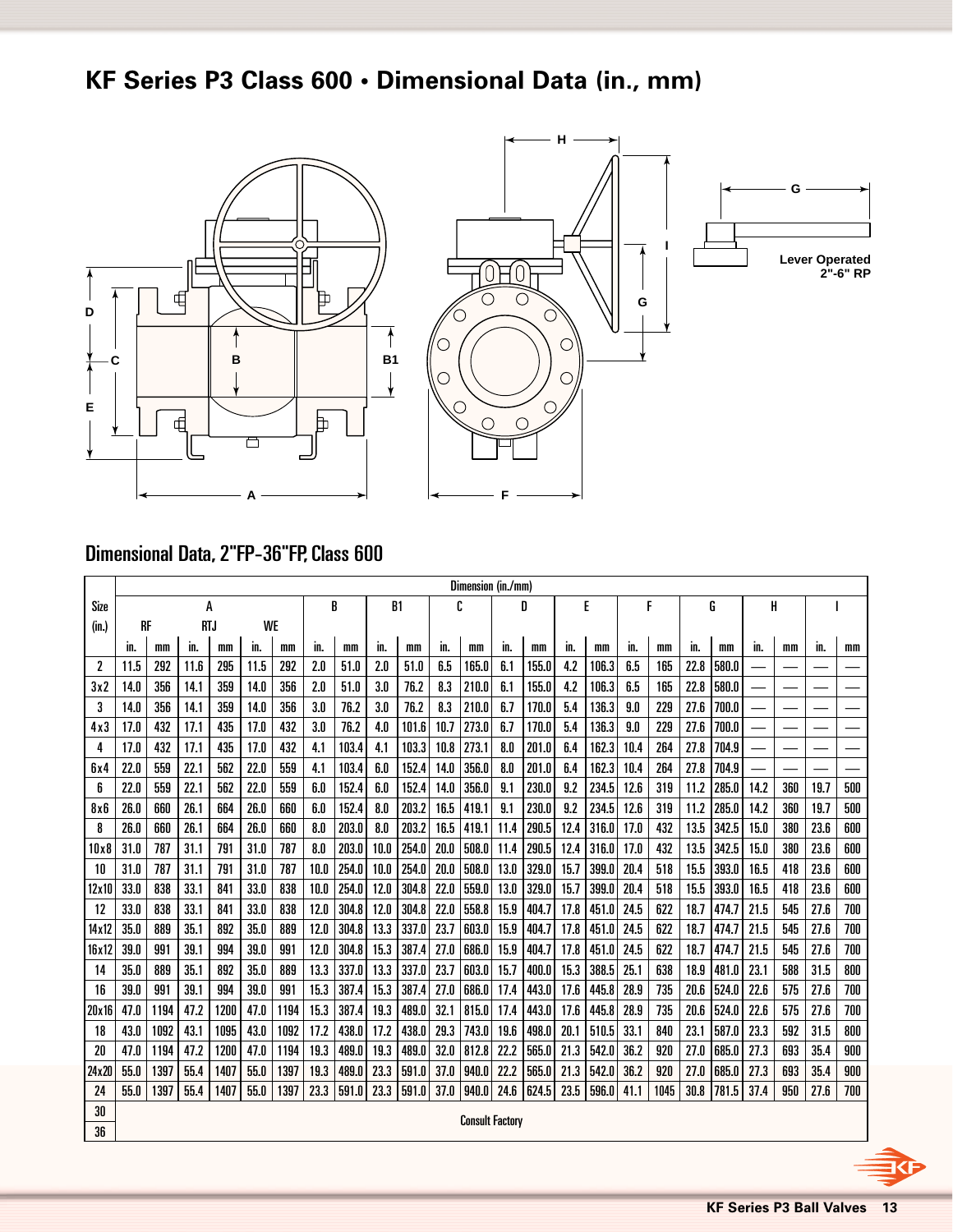# **KF Series P3 Class 900 • Dimensional Data (in., mm)**



### Dimensional Data, 2"FP-24"FP, Class 900

|       |      |      |            |      |           |      |      |       |           |        |      | Dimension (in./mm)     |      |       |      |       |      |     |      |       |                          |     |      |     |
|-------|------|------|------------|------|-----------|------|------|-------|-----------|--------|------|------------------------|------|-------|------|-------|------|-----|------|-------|--------------------------|-----|------|-----|
| Size  |      |      | А          |      |           |      |      | B     | <b>B1</b> |        | C    |                        |      | D     |      | E     |      | F   |      | G     | H                        |     |      |     |
| (in.) | RF   |      | <b>RTJ</b> |      | <b>WE</b> |      |      |       |           |        |      |                        |      |       |      |       |      |     |      |       |                          |     |      |     |
|       | in.  | mm   | in.        | mm   | in.       | mm   | in.  | mm    | in.       | mm     | in.  | mm                     | in.  | mm    | in.  | mm    | in.  | mm  | in.  | mm    | in.                      | mm  | in.  | mm  |
| 2     | 14.5 | 368  | 14.6       | 371  | 14.5      | 368  | 2.0  | 50.8  | 2.0       | 50.8   | 8.5  | 215.9                  | 5.8  | 148.5 | 4.6  | 116.8 | 7.3  | 185 | 22.8 | 580   |                          |     |      |     |
| 3x2   | 15.0 | 381  | 15.1       | 384  | 15.0      | 381  | 2.0  | 50.8  | 3.0       | 76.2   | 9.5  | 241.3                  | 5.8  | 148.5 | 4.6  | 116.8 | 7.3  | 185 | 22.8 | 580   | $\overline{\phantom{0}}$ |     |      |     |
| 3     | 15.0 | 381  | 15.1       | 384  | 15.0      | 381  | 3.0  | 76.2  | 3.0       | 76.2   | 9.5  | 241.0                  | 7.0  | 179.0 | 5.7  | 144.3 | 9.3  | 237 | 27.6 | 700   | $\overline{\phantom{0}}$ |     |      |     |
| 4x3   | 18.0 | 457  | 18.1       | 460  | 18.0      | 457  | 3.0  | 76.2  | 4.0       | 101.6  | 11.5 | 292.1                  | 7.0  | 179.0 | 5.7  | 144.3 | 9.3  | 237 | 27.6 | 700   | $\overline{\phantom{0}}$ |     |      |     |
| 4     | 18.0 | 457  | 18.1       | 460  | 18.0      | 457  | 4.1  | 103.3 | 4.1       | 103.3  | 11.5 | 292.0                  | 8.5  | 216.2 | 6.9  | 176.3 | 11.3 | 288 | 33.7 | 856.2 | $\overline{\phantom{0}}$ |     |      |     |
| 6x4   | 24.0 | 610  | 24.1       | 613  | 24.0      | 610  | 4.1  | 103.3 | 6.0       | 152.4  | 15.0 | 381.0                  | 8.5  | 216.2 | 6.9  | 176.3 | 11.3 | 288 | 33.7 | 856.2 | $\overline{\phantom{0}}$ |     |      |     |
| 6     | 24.0 | 610  | 24.1       | 613  | 24.0      | 610  | 6.0  | 152.4 | 6.0       | 152.4  | 15.0 | 381.0                  | 10.0 | 255.0 | 10.0 | 255.0 | 14.2 | 360 | 12.1 | 307   | 14.8                     | 377 | 23.6 | 600 |
| 8x6   | 29.0 | 737  | 29.1       | 740  | 29.0      | 737  | 6.0  | 152.4 | 8.0       | 203.2  | 18.5 | 470.0                  | 10.0 | 255.0 | 10.0 | 255.0 | 14.2 | 360 | 12.1 | 307   | 14.8                     | 377 | 23.6 | 600 |
| 8     | 29.0 | 737  | 29.1       | 740  | 29.0      | 737  | 8.0  | 203.2 | 8.0       | 203.2  | 18.5 | 469.9                  | 11.7 | 296.0 | 12.6 | 320.0 | 17.3 | 440 | 14.2 | 360   | 21.5                     | 545 | 27.6 | 700 |
| 10x8  | 33.0 | 838  | 33.1       | 841  | 33.0      | 838  | 8.0  | 203.2 | 10.0      | 254.0  | 21.5 | 546.0                  | 11.7 | 296.0 | 12.6 | 320.0 | 17.3 | 440 | 14.2 | 360   | 21.5                     | 545 | 27.6 | 700 |
| 10    | 33.0 | 838  | 33.1       | 841  | 33.0      | 838  | 10.0 | 254.0 | 10.0      | 254.0  | 21.5 | 546.0                  | 13.5 | 342.0 | 16.0 | 406.0 | 20.9 | 532 | 16.2 | 412   | 20.4                     | 518 | 23.6 | 600 |
| 12x10 | 38.0 | 965  | 38.1       | 968  | 38.0      | 965  | 10.0 | 254.0 | 12.0      | 304.8  | 24.0 | 610.0                  | 13.5 | 342.0 | 16.0 | 406.0 | 20.9 | 532 | 16.2 | 412   | 20.4                     | 518 | 23.6 | 600 |
| 12    | 38.0 | 965  | 38.1       | 968  | 38.0      | 965  | 12.0 | 304.8 | 12.0      | 304.8  | 24.0 | 609.6                  | 16.4 | 416.0 | 18.2 | 462.5 | 25.4 | 645 | 19.6 | 497   | 23.1                     | 588 | 31.5 | 800 |
| 14x12 | 40.5 | 1029 | 40.9       | 1038 | 40.5      | 1029 | 12.0 | 304.8 | 12.8      | 324.0  | 25.3 | 642.0                  | 16.4 | 416.0 | 18.2 | 462.5 | 25.4 | 645 | 19.6 | 497   | 23.1                     | 588 | 31.5 | 800 |
| 16x12 | 44.5 | 1130 | 44.9       | 1140 | 44.5      | 1130 | 12.0 | 304.8 | 14.8      | 374.7  | 27.8 | 705.0                  | 16.4 | 416.0 | 18.2 | 462.5 | 25.4 | 645 | 19.6 | 497   | 23.1                     | 588 | 31.5 | 800 |
| 14    | 40.5 | 1029 | 40.9       | 1038 | 40.5      | 1029 | 12.8 | 324.0 | 12.8      | 324.0  | 25.3 | 641.4                  | 15.6 | 395.0 | 16.5 | 420.0 | 24.8 | 630 | 18.7 | 476   | 23.1                     | 588 | 31.5 | 800 |
| 16    | 44.5 | 1130 | 44.9       | 1140 | 44.5      | 1130 | 14.8 | 374.7 | 14.8      | 374.65 | 27.8 | 705.5                  | 18.3 | 465.5 | 19.4 | 491.9 | 29.3 | 745 | 21.8 | 554.5 | 23.3                     | 592 | 31.5 | 800 |
| 18    |      |      |            |      |           |      |      |       |           |        |      |                        |      |       |      |       |      |     |      |       |                          |     |      |     |
| 20    |      |      |            |      |           |      |      |       |           |        |      | <b>Consult Factory</b> |      |       |      |       |      |     |      |       |                          |     |      |     |
| 24    |      |      |            |      |           |      |      |       |           |        |      |                        |      |       |      |       |      |     |      |       |                          |     |      |     |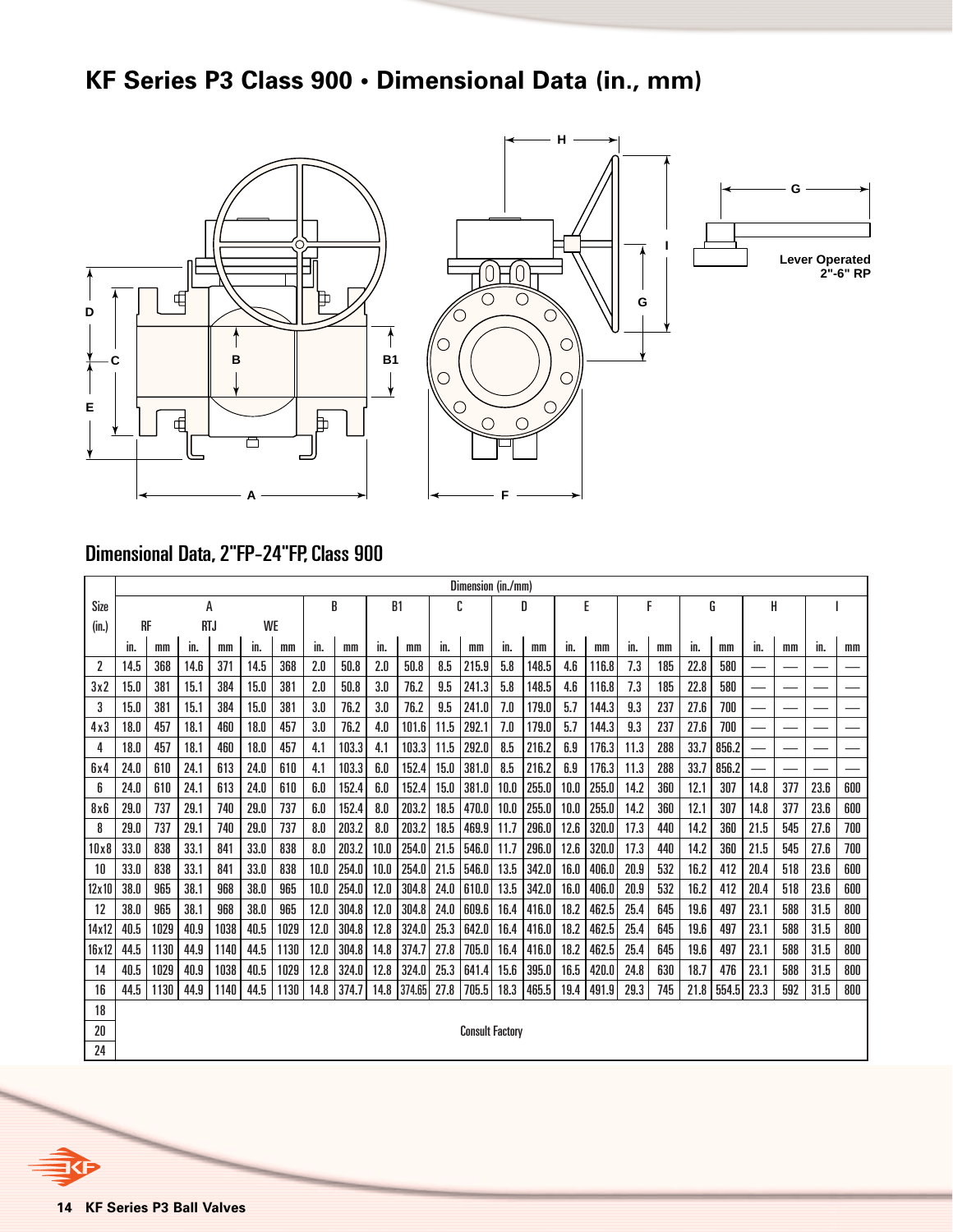# **KF Series P3 Class 1500 • Dimensional Data (in., mm)**



# Dimensional Data, 2"FP-16"FP, Class 1500

|                |      |      |            |      |           |      |      |       |           |       |      | Dimension (in./mm)     |      |       |      |       |      |     |      |       |      |     |      |     |
|----------------|------|------|------------|------|-----------|------|------|-------|-----------|-------|------|------------------------|------|-------|------|-------|------|-----|------|-------|------|-----|------|-----|
| Size           |      |      |            | А    |           |      |      | B     | <b>B1</b> |       |      | ſ.                     |      | D     |      | F     |      | F   |      | G     | H    |     |      |     |
| (in.)          | RF   |      | <b>RTJ</b> |      | <b>WE</b> |      |      |       |           |       |      |                        |      |       |      |       |      |     |      |       |      |     |      |     |
|                | In.  | mm   | in.        | mm   | in.       | mm   | in.  | mm    | in.       | mm    | in.  | mm                     | in.  | mm    | in.  | mm    | in.  | mm  | In.  | mm    | in.  | mm  | in.  | mm  |
|                | 14.3 | 368  | 14.6       | 371  | 14.5      | 368  | 2.0  | 50.8  | 2.0       | 50.8  | 8.5  | 215.9                  | 6.8  | 172.0 | 5.3  | 134.3 | 8.4  | 214 | 22.0 | 558.8 |      |     |      |     |
| 3x2            | 18.3 | 470  | 18.6       | 473  | 18.5      | 470  | 2.0  | 50.8  | 3.0       | 76.2  | 10.5 | 266.7                  | 6.8  | 172.0 | 5.3  | 134.3 | 8.4  | 214 | 22.0 | 558.8 | --   |     |      |     |
|                | 18.3 | 470  | 18.6       | 473  | 18.5      | 470  | 3.0  | 76.2  | 3.0       | 76.2  | 10.5 | 266.7                  | 8.6  | 219.0 | 7.1  | 180.3 | 11.8 | 300 | 27.6 | 700   | __   |     |      |     |
| 4x3            | 21.2 | 546  | 21.6       | 549  | 21.5      | 546  | 3.0  | 76.2  | 4.1       | 103.3 | 12.2 | 311.0                  | 8.6  | 219.0 | 7.1  | 180.3 | 11.8 | 300 | 27.6 | 700   |      |     |      |     |
| 4              | 21.2 | 546  | 21.6       | 549  | 21.5      | 546  | 4.1  | 103.3 | 4.1       | 103.3 | 12.2 | 311.0                  | 9.2  | 234.5 | 7.8  | 197.3 | 13.0 | 330 | 39.4 | 1000  |      |     |      |     |
| 6x4            | 27.4 | 705  | 28.0       | 711  | 27.8      | 705  | 4.1  | 103.3 | 5.7       | 146.0 | 15.5 | 394.0                  | 9.2  | 234.5 | 7.8  | 197.3 | 13.0 | 330 | 39.4 | 1000  |      |     |      |     |
| ĥ              | 27.4 | 705  | 28.0       | 711  | 27.8      | 705  | 5.7  | 146   | 5.7       | 146.0 | 15.5 | 394.0                  | 11.3 | 288.0 | 11.2 | 285.0 | 16.5 | 420 | 13.9 | 352   | 20.4 | 518 | 23.6 | 600 |
| 8x6            | 32.8 | 832  | 33.1       | 841  | 32.8      | 832  | 5.7  | 146   | 7.6       | 194.0 | 19.0 | 483.0                  | 11.3 | 288.0 | 11.2 | 285.0 | 16.5 | 420 | 13.9 | 352   | 20.4 | 518 | 23.6 | 600 |
| 8              | 32.8 | 832  | 33.1       | 841  | 32.8      | 832  | 7.6  | 194   | 7.6       | 193.7 | 19.0 | 482.6                  | 13.7 | 347.0 | 14.5 | 369.0 | 21.2 | 538 | 16.4 | 417   | 22.6 | 575 | 27.6 | 700 |
| 10x8           | 39.0 | 991  | 39.4       | 1000 | 39.0      | 991  | 7.6  | 194   | 9.5       | 241.0 | 23.0 | 585.0                  | 13.7 | 347.0 | 14.5 | 369.0 | 21.2 | 538 | 16.4 | 417   | 22.6 | 575 | 27.6 | 700 |
| 10             | 39.0 | 991  | 39.4       | 1000 | 39.0      | 991  | 9.5  | 241   | 9.5       | 241.3 | 23.0 | 585.0                  | 15.6 | 397.0 | 17.9 | 455.0 | 24.8 | 630 | 18.8 | 478   | 23.1 | 588 | 31.5 | 800 |
| $12 \times 10$ | 44.5 | 1130 | 45.1       | 1146 | 44.5      | 1130 | 9.5  | 241   | 11.4      | 289.0 | 26.5 | 673.0                  | 15.6 | 397.0 | 17.9 | 455.0 | 24.8 | 630 | 18.8 | 478   | 23.1 | 588 | 31.5 | 800 |
| 12             | 44.5 | 1130 | 45.1       | 1146 | 44.5      | 1130 | 11.4 | 289   | 11.4      | 289.0 | 26.5 | 673.0                  | 19.1 | 486.0 | 20.9 | 530.0 | 30.7 | 780 | 22.3 | 567   | 23.1 | 588 | 31.5 | 800 |
| 16             |      |      |            |      |           |      |      |       |           |       |      | <b>Consult factory</b> |      |       |      |       |      |     |      |       |      |     |      |     |

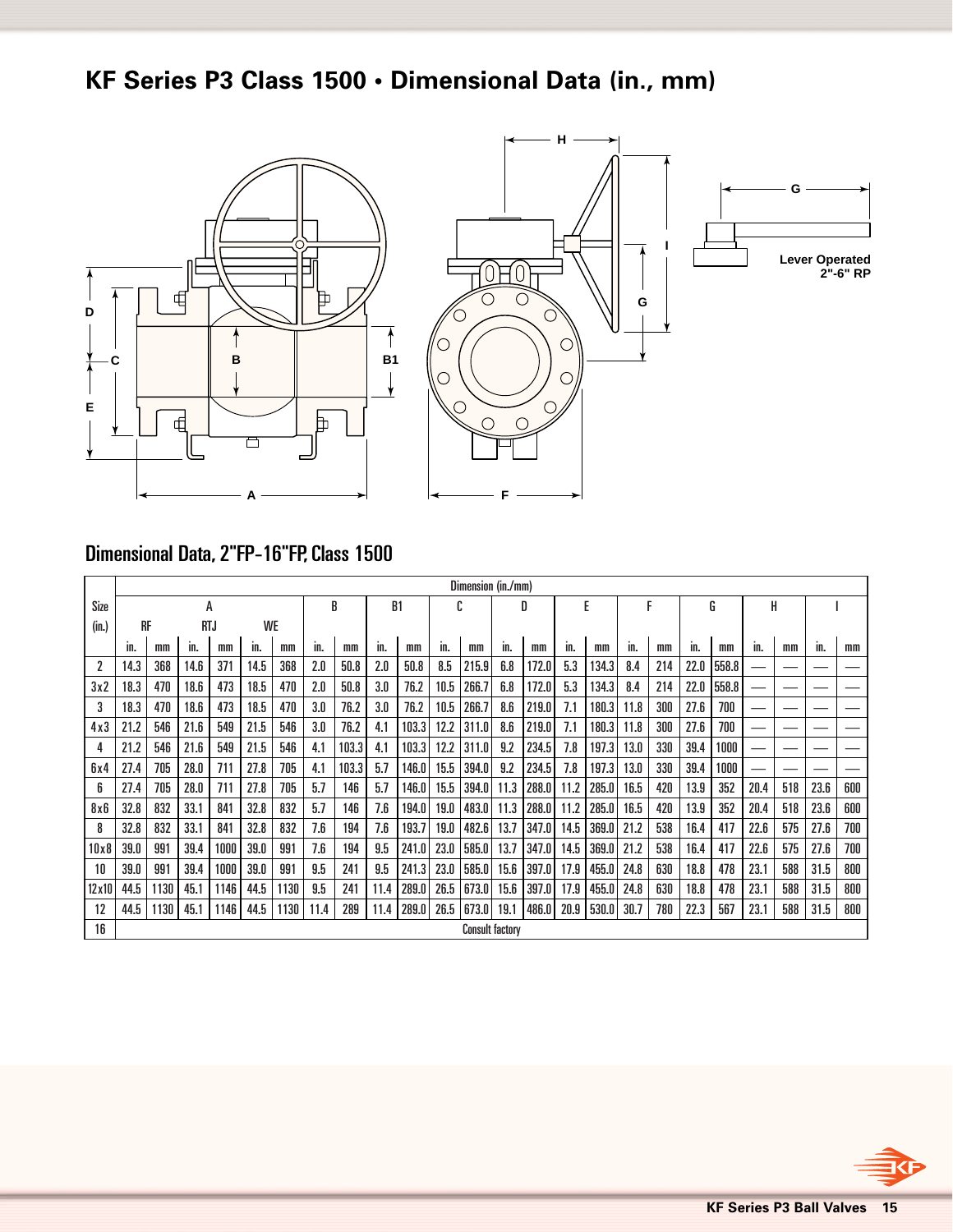# **KF Series P3 Topworks (in.) & Stem Torque Data (in.-lbs.)**

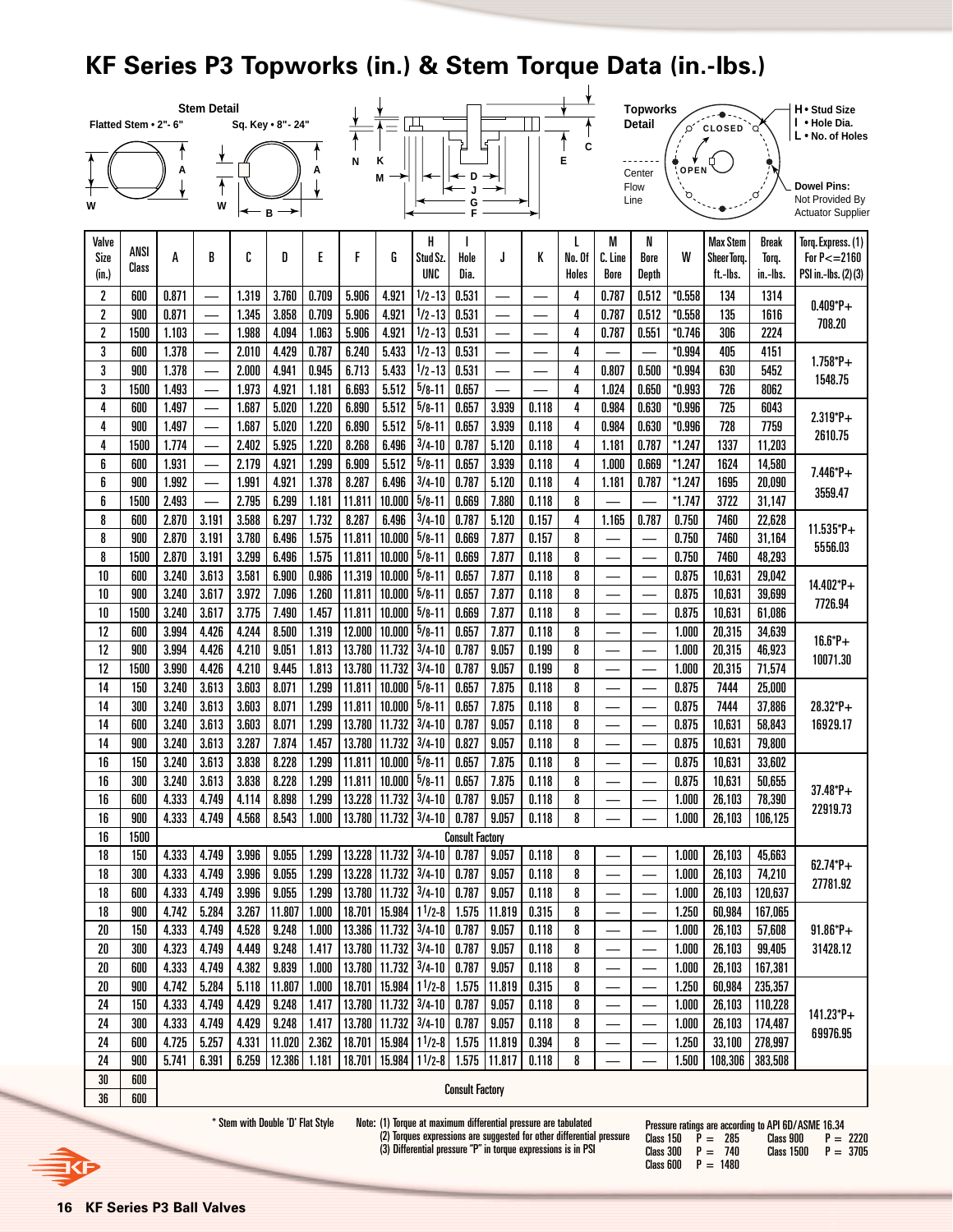# **KF Series P3 Topworks (mm) & Stem Torque Data (Nm)**

|          |                       |                | <b>Stem Detail</b> |                |                    |              |                |            |                          |                        |                |            |             |              | <b>Topworks</b>          |                      |                              |                    | H . Stud Size                         |
|----------|-----------------------|----------------|--------------------|----------------|--------------------|--------------|----------------|------------|--------------------------|------------------------|----------------|------------|-------------|--------------|--------------------------|----------------------|------------------------------|--------------------|---------------------------------------|
|          | Flatted Stem . 2"- 6" |                |                    |                | Sq. Key . 8" - 24" |              |                |            |                          |                        |                |            |             |              | <b>Detail</b>            | O'                   | CLOSED                       |                    | • Hole Dia.<br>L<br>• No. of Holes    |
|          |                       |                |                    |                |                    |              | N              | Κ          |                          |                        |                |            | ↑<br>C<br>E |              |                          |                      |                              |                    |                                       |
|          |                       | Α              |                    |                |                    | A            |                |            |                          |                        |                |            |             |              | Center                   | OPEN                 |                              |                    |                                       |
|          |                       |                | ↟                  |                |                    |              |                |            |                          | G                      |                |            |             |              | Flow<br>Line             |                      |                              |                    | <b>Dowel Pins:</b><br>Not Provided By |
| W        |                       |                | W                  |                | B                  |              |                |            |                          |                        |                |            |             |              |                          |                      |                              |                    | <b>Actuator Supplier</b>              |
| Valve    |                       |                |                    |                |                    |              |                |            | H                        |                        |                |            | L           | M            | N                        |                      | <b>Max Stem</b>              | <b>Break</b>       | Torq. Express. (1)                    |
| Size     | ANSI                  | A              | B                  | C              | D                  | E            | F              | G          | Stud Sz.                 | Hole                   | J              | K          | No. Of      | C. Line      | Bore                     | W                    | Sheer Torq.                  | Torq.              | For $P = 10.21$                       |
| (in.)    | Class                 |                |                    |                |                    |              |                |            | UNC                      | Dia.                   |                |            | Holes       | Bore         | Depth                    |                      | Nm                           | Nm                 | MPa-Nm (2)(3)                         |
| 2        | 600                   | 22.1           |                    | 33.5           | 95.5               | 18.0         | 150.0          | 125        | $1/2 - 13$               | 13.5                   |                |            | 4           | 20.0         | 13.0                     | *14.17               | 181.7                        | 148.45             | $6.702^{*}P +$                        |
| 2        | 900                   | 22.1           |                    | 34.2           | 98.0               | 18.0         | 150.0          | 125        | $1/2 - 13$               | 13.5                   |                |            | 4           | 20.0         | 13.0                     | $*14.17$             | 183.0                        | 182.70             | 80.022                                |
| 2        | 1500                  | 28.0           |                    | 50.5           | 104.0              | 27.0         | 150.0          | 125        | $1/2 - 13$               | 13.5                   |                |            | 4           | 20.0         | 14.0                     | $*18.95$             | 414.9                        | 251.12             |                                       |
| 3        | 600                   | 35.0           |                    | 51.1           | 112.5              | 20.0         | 158.5          | 138        | $1/2 - 13$               | 13.5                   |                |            | 4           |              |                          | $*25.25$             | 549.1                        | 469.13             | 28.808*P+                             |
| 3        | 900                   | 35.0           |                    | 50.8           | 125.5              | 24.0         | 170.5          | 138        | $1/2 - 13$               | 13.5                   |                |            | 4           | 20.5         | 12.7                     | *25.25               | 854.2                        | 616.34             | 175                                   |
| 3        | 1500                  | 37.9           |                    | 50.1           | 125.0              | 30.0         | 170.0          | 140        | $5/8 - 11$               | 16.7                   |                |            | 4           | 26.0         | 16.5                     | $*25.22$             | 984.3                        | 910.47             |                                       |
| 4        | 600                   | 38.0           |                    | 42.9           | 127.5              | 31.0         | 175.0          | 140        | $5/8 - 11$               | 16.7                   | 100.1          | 3.0        | 4           | 25.0         | 16.0                     | $*25.30$             | 983.0                        | 682.99             | $38.001*P +$                          |
| 4<br>4   | 900<br>1500           | 38.0<br>45.1   |                    | 42.9           | 127.5<br>150.5     | 31.0<br>31.0 | 175.0          | 140<br>165 | $5/8 - 11$<br>$3/4 - 10$ | 16.7                   | 100.1          | 3.0<br>3.0 | 4<br>4      | 25.0         | 16.0<br>20.0             | $*25.30$<br>$*31.67$ | 987.0<br>1812.7              | 877.18             | 295                                   |
| 6        | 600                   | 49.0           |                    | 61.0<br>55.3   | 125.0              | 33.0         | 210.0<br>175.5 | 140        | $5/8 - 11$               | 20.0<br>16.7           | 130.0<br>100.1 | 3.0        | 4           | 30.0<br>25.4 | 17.0                     | $*31.67$             | 2201.8                       | 1265.17<br>1648.00 |                                       |
| 6        | 900                   | 50.6           |                    | 50.6           | 125.0              | 35.0         | 210.5          | 165        | $3/4 - 10$               | 20.0                   | 130.0          | 3.0        | 4           | 30.0         | 20.0                     | $*31.67$             | 2298.1                       | 2271.52            | $122.018*P+$                          |
| 6        | 1500                  | 63.3           |                    | 71.0           | 160.0              | 30.0         | 300.0          | 254        | $5/8 - 11$               | 17.0                   | 200.2          | 3.0        | 8           |              |                          | $*44.37$             | 5046.4                       | 3517.32            | 402.2                                 |
| 8        | 600                   | 72.9           | 81.1               | 91.1           | 159.9              | 44.0         | 210.5          | 165        | $3/4 - 10$               | 20.0                   | 130.0          | 4.0        | 4           | 29.6         | 20.0                     | 19.05                | 10,114.4                     | 2557.74            |                                       |
| 8        | 900                   | 72.9           | 81.1               | 96.0           | 165.0              | 40.0         | 300.0          | 254        | $5/8 - 11$               | 17.0                   | 200.1          | 4.0        | 8           |              |                          | 19.05                | 10,114.4                     | 3523.65            | 189.024*P+                            |
| 8        | 1500                  | 72.9           | 81.1               | 83.8           | 165.0              | 40.0         | 300.0          | 254        | $5/8 - 11$               | 17.0                   | 200.1          | 3.0        | 8           |              |                          | 19.05                | 10,114.4                     | 5453.58            | 627.8                                 |
| 10       | 600                   | 82.3           | 91.8               | 91.0           | 175.3              | 25.0         | 287.5          | 254        | $5/8 - 11$               | 16.7                   | 200.1          | 3.0        | 8           |              |                          | 22.23                | 14,413.7                     | 3282.72            |                                       |
| 10       | 900                   | 82.3           | 91.9               | 100.9          | 180.2              | 32.0         | 300.0          | 254        | $5/8 - 11$               | 16.7                   | 200.1          | 3.0        | 8           |              |                          | 22.23                | 14,413.7                     | 4488.71            | 236.006*P+                            |
| 10       | 1500                  | 82.3           | 91.9               | 95.9           | 190.2              | 37.0         | 300.0          | 254        | $5/8 - 11$               | 17.0                   | 200.1          | 3.0        | 8           |              |                          | 22.23                | 14,413.7                     | 6898.33            | 873.101                               |
| 12       | 600                   | 101.4          | 112.4              | 107.8          | 215.9              | 33.5         | 304.8          | 254        | $5/8 - 11$               | 16.7                   | 200.1          | 3.0        | 8           |              |                          | 25.40                | 27,543.4                     | 3915.37            |                                       |
| 12       | 900                   | 101.4          | 112.4              | 106.9          | 229.9              | 46.1         | 350.0          | 298        | $3/4 - 10$               | 20.0                   | 230.0          | 5.0        | 8           |              |                          | 25.40                | 27,543.4                     | 5305.41            | 272.024*P+                            |
| 12       | 1500                  | 101.3          | 112.4              | 106.9          | 239.9              | 46.1         | 350.0          | 298        | $3/4 - 10$               | 20.0                   | 230.0          | 5.0        | 8           |              |                          | 25.40                | 27,543.4                     | 8082.77            | 1138                                  |
| 14       | 150                   | 82.3           | 91.8               | 91.5           | 205.0              | 33.0         | 300.0          | 254        | $5/8 - 11$               | 16.7                   | 200.0          | 3.0        | 8           |              |                          | 22.23                | 10,092.7                     | 2822.50            |                                       |
| 14       | 300                   | 82.3           | 91.8               | 91.5           | 205.0              | 33.0         | 300.0          | 254        | $5/8 - 11$               | 16.7                   | 200.0          | 3.0        | 8           |              |                          | 22.23                | 10,092.7                     | 4284.35            | 464.080*P+                            |
| 14       | 600                   | 82.3           | 91.8               | 91.5           | 205.0              | 33.0         | 350.0          | 298        | $3/4 - 10$               | 20.0                   | 230.0          | 3.0        | 8           |              |                          | 22.23                | 14,413.7                     | 6651.16            | 1912.901                              |
| 14       | 900                   | 82.3           | 91.8               | 83.5           | 200.0              | 37.0         | 350.0          | 298        | $3/4 - 10$               | 21.0                   | 230.0          | 3.0        | 8           |              |                          | 22.23                | 14,413.7                     | 9022.61            |                                       |
| 16       | 150                   | 82.3           | 91.8               | 97.5           | 209.0              | 33.0         | 300.0          | 254        | $5/8 - 11$               | 16.7                   | 200.0          | 3.0        | 8           |              |                          | 22.23                | 14,413.7                     | 3793.60            |                                       |
| 16       | 300                   | 82.3           | 91.8               | 97.5           | 209.0              | 33.0         | 300.0          | 254        | $5/8 - 11$               | 16.7                   | 200.0          | 3.0        | 8           |              |                          | 22.23                | 14,413.7                     | 5728.29            | 614.185*P+                            |
| 16       | 600                   | 110.1          | 120.6              | 104.5          | 226.0              | 33.0         | 336.0          | 298        | $3/4 - 10$               | 20.0                   | 230.0          | 3.0        | 8           |              |                          | 25.40                | $35,390.9$ 8860.63           |                    | 2589.8                                |
| 16       | 900                   | 110.1          | 120.6              | 116.0          | 217.0              | 25.4         | 350.0          | 298        | $3/4 - 10$               | 20.0                   | 230.0          | 3.0        | 8           |              |                          | 25.40                | 35,390.9 11,999.11           |                    |                                       |
| 16       | 1500                  |                |                    |                |                    |              |                |            |                          | <b>Consult Factory</b> |                |            |             |              |                          |                      |                              |                    |                                       |
| 18<br>18 | 150<br>300            | 110.1<br>110.1 | 120.6<br>120.6     | 101.5<br>101.5 | 230.0<br>230.0     | 33.0<br>33.0 | 336.0<br>336.0 | 298<br>298 | $3/4 - 10$<br>$3/4 - 10$ | $20.0\,$<br>20.0       | 230.0<br>230.0 | 3.0<br>3.0 | 8<br>8      |              |                          | 25.40<br>25.40       | 35,390.9 5154.32<br>35,390.9 | 8392.89            | $1028.12^*P +$                        |
| 18       | 600                   | 110.1          | 120.6              | 101.5          | 230.0              | 33.0         | 350.0          | 298        | $3/4 - 10$               |                        | 230.0          | 3.0        | 8           |              |                          | 25.40                | 35,390.9 13,636.31           |                    | 3139.2                                |
| 18       | 900                   | 120.4          | 134.2              | 83.0           | 299.9              | 25.4         | 475.0          | 406        | $11/2 - 8$               | 20.0<br>40.0           | 300.2          | 8.0        | 8           |              | $\overline{\phantom{0}}$ | 31.75                | 82,683.2 18,890.00           |                    |                                       |
| $20\,$   | 150                   | 110.1          | 120.6              | 115.0          | 234.9              | 25.4         | 340.0          | 298        | $3/4 - 10$               | 20.0                   | 230.0          | 3.0        | 8           |              |                          | 25.40                | $35,390.9$ 6501.61           |                    | $1505.31*P+$                          |
| 20       | 300                   | 109.8          | 120.6              | 113.0          | 234.9              | 36.0         | 350.0          | 298        | $3/4 - 10$               | 20.0                   | 230.0          | 3.0        | 8           |              |                          | 25.40                | 35,390.9 11,243.33           |                    | 3551.2                                |
| 20       | 600                   | 110.1          | 120.6              | 111.3          | 249.9              | 25.4         | 350.0          | 298        | $3/4 - 10$               | 20.0                   | 230.0          | 3.0        | 8           |              |                          | 25.40                | 35,390.9 18,920.42           |                    |                                       |
| $20\,$   | 900                   | 120.4          | 134.2              | 130.0          | 299.9              | 25.4         | 475.0          | 406        | $11/2 - 8$               | 40.0                   | 300.2          | 8.0        | 8           |              |                          | 31.75                | 82,683.2 26,612.55           |                    |                                       |
| 24       | 150                   | 110.1          | 120.6              | 112.5          | 234.9              | 36.0         | 350.0          | 298        | $3/4 - 10$               | 20.0                   | 230.0          | 3.0        | 8           |              |                          | 25.40                | 35,390.9 12,443.10           |                    |                                       |
| 24       | 300                   | 110.1          | 120.6              | 112.5          | 234.9              | 36.0         | 350.0          | 298        | $3/4 - 10$               | 20.0                   | 230.0          | 3.0        | 8           |              |                          | 25.40                | 35,390.9 19,733.26           |                    | 2314.336*P+                           |
| 24       | 600                   | 120.0          | 133.5              | 110.0          | 279.9              | 60.0         | 475.0          | 406        | $11/2 - 8$               | 40.0                   | 300.2          | 10.0       | 8           |              |                          | 31.75                | 44,877.6 31,536.37           |                    | 7907                                  |
| 24       | 900                   | 145.8          | 162.3              | 159.0          | 314.6              | 30.0         | 475.0          | 406        | $11/2 - 8$               | 40.0                   | 300.2          | 3.0        | 8           |              |                          | 38.10                | 146,843.2 43,362.63          |                    |                                       |
| $30\,$   | 600                   |                |                    |                |                    |              |                |            |                          |                        |                |            |             |              |                          |                      |                              |                    |                                       |
| 36       | 600                   |                |                    |                |                    |              |                |            |                          | <b>Consult Factory</b> |                |            |             |              |                          |                      |                              |                    |                                       |

Note: (1) Torque at maximum differential pressure are tabulated

(2) Torques expressions are suggested for other differential pressure (3) Differential pressure "P" in torque expressions is in MPa

Pressure ratings are according to API 6D/ASME 16.34  $Class 150 P = 1.96 Class 900 P = 15.32$  $Class 300 P = 5.11 Class 1500 P = 25.53$ Class 300  $P = 5.11$ <br>Class 600  $P = 10.21$ 

\* Stem with Double 'D' Flat Style

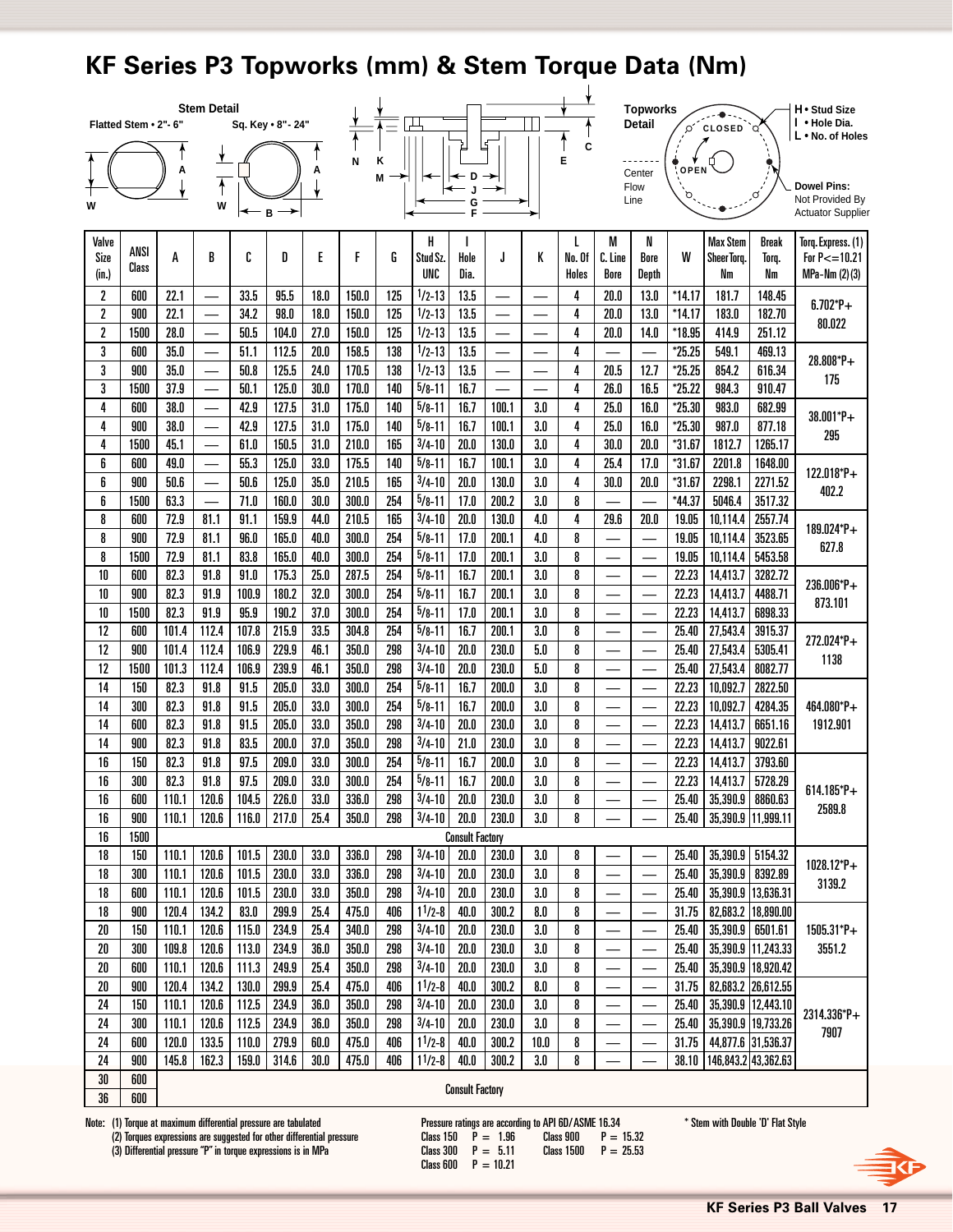# **KF Series P3 Engineering Data**

#### Flow Coefficient (C<sub>v</sub>)

|                |         |         | <b>Cv Value</b> |          |          |
|----------------|---------|---------|-----------------|----------|----------|
| Size (in.)     | 285 psi | 740 psi | 1480 psi        | 2220 psi | 3705 psi |
| $\overline{2}$ |         |         | 350             | 320      | 330      |
| 3x2            |         |         | 190             | 185      | 187      |
| 3              |         |         | 1000            | 910      | 830      |
| $4 \times 3$   |         |         | 560             | 505      | 510      |
| 4              |         |         | 1850            | 1760     | 1660     |
| 6x4            |         |         | 800             | 730      | 742      |
| 6              |         |         | 4400            | 4300     | 4167     |
| $8 \times 6$   |         |         | 2150            | 2010     | 2033     |
| 8              |         |         | 8450            | 8400     | 8013     |
| $10 \times 8$  |         |         | 4500            | 4160     | 4051     |
| 10             |         |         | 14.250          | 14,160   | 13.309   |
| 12 x 10        |         |         | 8000            | 7300     | 7117     |
| 12             |         |         | 22.790          | 21,230   | 17.073   |
| 14 x 12        |         |         | 13,990          |          |          |
| 16 x 12        |         |         |                 |          |          |
| 14             | 32,600  | 30,900  | 28,600          | 26,600   | 24,276   |
| 16 x 14        | 14,780  | 14,750  | 14,720          | 14,690   | 14.247   |
| 16             | 44.700  | 42,600  | 39,250          | 36,600   | 33,215   |
| 20 x 16        | 14,870  | 14,860  | 14,850          | 14,830   | 14,795   |
| 18             | 57.825  | 56,225  | 57.410          | 48.665   | 43,402   |
| 20             | 74,775  | 71,800  | 65.463          | 62,239   | 55,931   |
| 24 x 20        | 26,768  | 26,755  | 25,698          | 26,659   |          |
| 22             | 91,789  | 88.537  | 81,305          |          |          |
| 24             | 113,284 | 109,414 | 98,963          | 93,993   | 83,926   |

#### Method of Calculating Flow

The Flow Coefficient " $C_V$ " of a valve is the flow rate of water (gallons/minute) through a fully opened valve, with a pressure drop of 1 psi across the valve. To find the flow of liquid through valve from the  $C_v$ , use the following formulas:

#### Liquid Flow

#### QL= flow rate of liquid (gal./min.)

 $\Delta P$  = differential pressure across the valve (psi)

 $G =$  specific gravity of liquid (for water,  $G=1$ )

 $0$ L $\Delta P$  $\overline{\mathsf{G}}$ 

#### Gas Flow

- Qg = flow rate of gas (CFH at STP)
- P2 = outlet pressure (psia)
- $g =$  Specific gravity of gas (for air,  $g=1.000$ )

 $Qq=61C$  $P_2\Delta P$ g

> For non-critical flow  $\left\{\frac{\Delta P}{P_2}\right. < 1.0\right\}$

#### Note: Consult factory for sizes not shown.

#### Body & Trim Materials

| Part             | Material                       |
|------------------|--------------------------------|
| Body/Adapter     | A105, LF2, F316SS              |
| <b>Ball/Stem</b> | $F316SS$ or $CS + 3$ mil $ENP$ |
| Seat             | Devlon®, Teflon®, PEEK™        |

#### Pressure Rating (psig)

| <b>Material</b> | <b>ANSI CL 150</b> | ANSI CL 300 L | ANSI CL 600 |      | ANSI CL 900   ANSI CL 1500 |
|-----------------|--------------------|---------------|-------------|------|----------------------------|
| A105. LF2       | 285                | 740           | 1480        | 2220 | 3705                       |
| F316            | 275                | 720           | 1440        | 2160 | 3600                       |

#### Low Temperature Limits

| <b>Body Material</b> | °Ε  | ໍໃ  | <b>Seat Material</b> |     | ໍ່ເ |
|----------------------|-----|-----|----------------------|-----|-----|
| A105                 | -20 | -29 | Devlon V             | -50 | -46 |
| LF2                  | -50 | -46 | <b>PFFKTM</b>        | -50 | -46 |
| F316                 | -50 | -46 | Teflon <sup>®</sup>  | -50 | -46 |
|                      |     |     |                      |     |     |
|                      |     |     | <b>Seal Material</b> | °Γ  | ືເ  |

 $Viton<sup>®</sup>$   $-20$   $-29$ HNBR | -40 | -40

| 15 | S <sub>1</sub> |  |
|----|----------------|--|
| 95 |                |  |
| nn |                |  |

Pressure Temperature Chart (Carbon Steel )



\* Chemical Service

\*\* Water & Steam service only \*\*\* Teflon® not offered for Class 1500.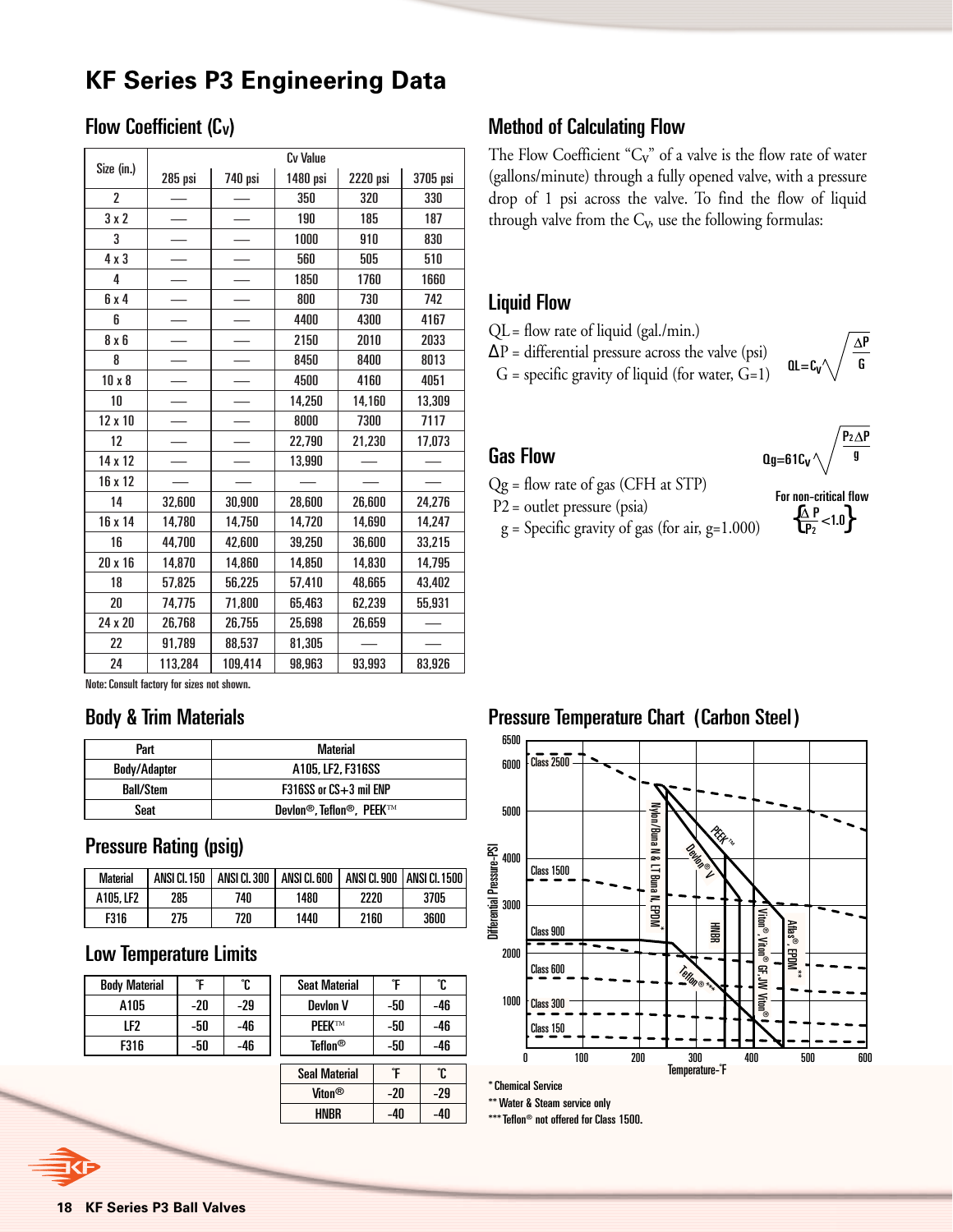# **KF Series P3 Weights**

| Valve            |           |       | Weight (lbs.)          |                          |            | Weight (kg)            |       |                          |            | Valve      |       |           | Weight (lbs.)            |        |                          |            | Weight (kg)                                                                  |       |                          |            |            |
|------------------|-----------|-------|------------------------|--------------------------|------------|------------------------|-------|--------------------------|------------|------------|-------|-----------|--------------------------|--------|--------------------------|------------|------------------------------------------------------------------------------|-------|--------------------------|------------|------------|
| Size             | Port      | ANSI  | Valve                  | With                     | <b>GOP</b> | With                   | Valve | With                     | <b>GOP</b> | With       | Size  | Port      | <b>ANSI</b>              | Valve  | With                     | <b>GOP</b> | With                                                                         | Valve | With                     | <b>GOP</b> | With       |
| (in.)            |           | Class | Only                   | Handle                   | Wt.        | <b>GOP</b>             | Only  | Handle                   | Wt.        | <b>GOP</b> | (in.) |           | Class                    | Only   | Handle                   | Wt.        | <b>GOP</b>                                                                   | Only  | Handle                   | Wt.        | <b>GOP</b> |
| $\boldsymbol{2}$ | <b>FP</b> | 600   | 81                     | 86                       | 38         | 119                    | 37    | 39                       | 18         | 55         | 14    | <b>FP</b> | 150                      | 1781   | $\overline{\phantom{0}}$ | 198        | 1979                                                                         | 808   |                          | 90         | 898        |
| 2                | FP        | 900   | 114                    | 118                      | 54         | 168                    | 52    | 54                       | 25         | 77         | 14    | <b>FP</b> | 300                      | 2380   |                          | 198        | 2578                                                                         | 1080  | —                        | 90         | 1170       |
| $\mathbf{2}$     | FP        | 1500  | 169                    | 173                      | 54         | 223                    | 77    | 79                       | 25         | 101        | 14    | <b>RP</b> | 600                      | 2491   | $\overline{\phantom{0}}$ | 288        | 2779                                                                         | 1130  |                          | 131        | 1261       |
| $\boldsymbol{2}$ | FP        | 2500  |                        | <b>Consult Factory</b>   |            |                        |       | <b>Consult Factory</b>   |            |            | 14    | FP        | 600                      | 3020   |                          | 288        | 3308                                                                         | 1370  |                          | 131        | 1501       |
| 3                | <b>RP</b> | 600   | 96                     | 101                      | 38         | 134                    | 44    | 46                       | 18         | 62         | 14    | FP        | 900                      | 3339   |                          | 198        | 3537                                                                         | 1515  |                          | 90         | 1605       |
| 3                | <b>FP</b> | 600   | 160                    | 168                      | 54         | 214                    | 73    | 76                       | 25         | 98         | 16    | <b>RP</b> | 150                      | 1610   | —<br>—                   | 198        | 1808                                                                         | 730   |                          | 90         | 820        |
| 3                | RP        | 900   | 147                    | 152                      | 54         | 201                    | 67    | 69                       | 25         | 92         | 16    | FP        | 150                      | 2799   |                          | 198        | 2997                                                                         | 1270  |                          | 90         | 1360       |
| 3                | <b>FP</b> | 900   | 216                    | 223                      | 54         | 270                    | 98    | 101                      | 25         | 123        | 16    | <b>RP</b> | 300                      | 2332   |                          | 198        | 2530                                                                         | 1058  |                          | 90         | 1148       |
| 3                | <b>RP</b> | 1500  | 210                    | 214                      | 54         | 264                    | 95    | 97                       | 25         | 120        | 16    | FP        | 300                      | 2870   | $\overline{\phantom{0}}$ | 194        | 3064                                                                         | 1302  |                          | 88         | 1390       |
| 3                | FP        | 1500  | 386                    | 390                      | 45         | 431                    | 175   | 179                      | 21         | 196        | 16    | <b>RP</b> | 600                      | 3042   | $\frac{1}{2}$            | 288        | 3330                                                                         | 1380  |                          | 131        | 1511       |
| 3                | RP/FP     | 2500  | <b>Consult Factory</b> |                          |            | <b>Consult Factory</b> |       |                          | 16         | FP         | 600   | 3791      | $\overline{\phantom{0}}$ | 293    | 4084                     | 1720       |                                                                              | 133   | 1853                     |            |            |
| 4                | <b>RP</b> | 600   | 216                    | 223                      | 54         | 270                    | 98    | 101                      | 25         | 123        | 16    | <b>RP</b> | 900                      | 3947   |                          | 198        | 4145                                                                         | 1790  |                          | 90         | 1880       |
| 4                | FP        | 600   | 286                    | 295                      | 45         | 331                    | 130   | 134                      | 21         | 151        | 16    | FP        | 900                      | 4596   |                          | 476        | 5072                                                                         | 2085  |                          | 216        | 2301       |
| 4                | <b>RP</b> | 900   | 288                    | 296                      | 54         | 342                    | 131   | 134                      | 25         | 156        | 16    | <b>FP</b> | 1500                     | 9393   | $\overline{\phantom{0}}$ | 842        | 10,235                                                                       | 4261  |                          | 382        | 4643       |
| 4                | FP        | 900   | 385                    | 395                      | 45         | 430                    | 175   | 179                      | 21         | 196        | 18    | FP        | 150                      | 2921   | $\frac{1}{2}$            | 293        | 3214                                                                         | 1325  |                          | 133        | 1458       |
| 4                | <b>RP</b> | 1500  | 485                    | 494                      | 45         | 530                    | 220   | 224                      | 21         | 241        | 18    | FP        | 300                      | 4634   |                          | 293        | 4927                                                                         | 2102  |                          | 133        | 2235       |
| 4                | <b>FP</b> | 1500  | 617                    |                          | 81         | 698                    | 280   |                          | 37         | 317        | 18    | <b>FP</b> | 600                      | 5742   |                          | 476        | 6218                                                                         | 2605  |                          | 216        | 2821       |
| 4                | RP/FP     | 2500  |                        | <b>Consult Factory</b>   |            |                        |       | <b>Consult Factory</b>   |            |            | 18    | FP        | 900                      | 6614   |                          | 842        | 7456                                                                         | 3001  |                          | 382        | 3383       |
| 6                | RP        | 600   | 368                    | 377                      | 45         | 413                    | 167   | 171                      | 21         | 188        | 20    | RP        | 150                      | 2667   |                          | 198        | 2865                                                                         | 1210  |                          | 90         | 1300       |
| 6                | FP        | 600   | 498                    | $\overline{\phantom{0}}$ | 84         | 582                    | 226   | $\overline{\phantom{0}}$ | 38         | 264        | 20    | FP        | 150                      | 4805   |                          | 289        | 5094                                                                         | 2180  |                          | 131        | 2311       |
| 6                | <b>RP</b> | 900   | 529                    | 538                      | 45         | 574                    | 240   | 244                      | 21         | 261        | 20    | <b>RP</b> | 300                      | 4909   |                          | 293        | 5202                                                                         | 2227  |                          | 133        | 2360       |
| 6                | FP        | 900   | 762                    |                          | 92         | 854                    | 346   |                          | 42         | 388        | 20    | FP        | 300                      | 5608   |                          | 476        | 6084                                                                         | 2544  |                          | 216        | 2760       |
| 6                | <b>RP</b> | 1500  | 816                    |                          | 81         | 897                    | 370   |                          | 37         | 407        | 20    | <b>RP</b> | 600                      | 4785   |                          | 646        | 5431                                                                         | 2170  |                          | 293        | 2464       |
| 6                | FP        | 1500  | 1157                   |                          | 115        | 1272                   | 525   |                          | 53         | 577        | 20    | FP        | 600                      | 6130   | —                        | 842        | 6972                                                                         | 2781  |                          | 382        | 3163       |
| 6                | RP/FP     | 2500  |                        | <b>Consult Factory</b>   |            |                        |       | <b>Consult Factory</b>   |            |            | 20    | <b>RP</b> | 900                      | 6549   |                          | 842        | 7391                                                                         | 2971  |                          | 382        | 3353       |
| 8                | <b>RP</b> | 600   | 604                    |                          | 84         | 688                    | 274   |                          | 38         | 312        | 20    | FP        | 900                      | 9614   |                          | 842        | 10,456                                                                       | 4361  |                          | 382        | 4743       |
| 8                | <b>FP</b> | 600   | 992                    | $\overline{\phantom{0}}$ | 90         | 1082                   | 450   | $\overline{\phantom{0}}$ | 41         | 491        | 24    | <b>RP</b> | 150                      | 5343   | $\overline{\phantom{0}}$ | 289        | 5632                                                                         | 2424  | $\overline{\phantom{0}}$ | 131        | 2555       |
| 8                | <b>RP</b> | 900   | 912                    |                          | 92         | 1004                   | 414   | $\overline{\phantom{0}}$ | 42         | 456        | 24    | FP        | 150                      | 7680   |                          | 476        | 8156                                                                         | 3484  |                          | 216        | 3700       |
| 8                | <b>FP</b> | 900   | 1344                   |                          | 112        | 1456                   | 610   |                          | 51         | 661        | 24    | <b>RP</b> | 300                      | 6063   | $\overline{\phantom{0}}$ | 289        | 6352                                                                         | 2751  |                          | 131        | 2882       |
| 8                | <b>RP</b> | 1500  | 1356                   |                          | 115        | 1471                   | 615   |                          | 53         | 668        | 24    | FP        | 300                      | 7960   |                          | 842        | 8802                                                                         | 3611  |                          | 382        | 3993       |
| 8                | FP        | 1500  | 2149                   |                          | 196        | 2345                   | 975   |                          | 89         | 1064       | 24    | <b>RP</b> | 600                      | 7475   | $\overline{\phantom{0}}$ | 842        | 8317                                                                         | 3391  |                          | 382        | 3773       |
| 8                | RP/FP     | 2500  |                        | <b>Consult Factory</b>   |            |                        |       | <b>Consult Factory</b>   |            |            | 24    | FP        | 600                      | 12,125 | $\overline{\phantom{0}}$ | 870        | 12,995 5500                                                                  |       |                          | 395        | 5895       |
| 10               | RP        | 600   | 1256                   |                          | 90         | 1346                   | 570   |                          | 41         | 611        | 24    | <b>RP</b> | 900                      | 12,303 |                          | 842        | $13,145$ 5581                                                                |       |                          | 382        | 5963       |
| 10               | FP        | 600   | 1653                   | $\overline{\phantom{0}}$ | 115        | 1768                   | 750   | $\overline{\phantom{0}}$ | 53         | 803        | 24    | FP        | 900                      | 15,500 | $\overline{\phantom{m}}$ | 870        | 16,370 7031                                                                  |       |                          | 395        | 7426       |
| $10\,$           | <b>RP</b> | 900   | 1499                   |                          | 112        | 1611                   | 680   | $\overline{\phantom{0}}$ | 51         | 731        |       |           |                          |        |                          |            | Note: All weights listed are estimated. Consult factory for sizes not shown. |       |                          |            |            |
| 10               | FP        | 900   | 2010                   | —<br>—                   | 198        | 2208                   | 912   |                          | 90         | 1002       |       |           |                          |        |                          |            |                                                                              |       |                          |            |            |
| 10               | RP        | 1500  | 2628                   | $\overline{\phantom{0}}$ | 196        | 2824                   | 1192  |                          | 89         | 1281       |       |           |                          |        |                          |            |                                                                              |       |                          |            |            |
| 10               | FP        | 1500  | 3440                   |                          | 300        | 3740                   | 1560  | $\equiv$                 | 136        | 136        |       |           |                          |        |                          |            |                                                                              |       |                          |            |            |
| 10               | RP/FP     | 2500  |                        | <b>Consult Factory</b>   |            |                        |       | <b>Consult Factory</b>   |            |            |       |           |                          |        |                          |            |                                                                              |       |                          |            |            |
| 12               | <b>RP</b> | 600   | 1834                   |                          | 115        | 1949                   | 832   |                          | 53         | 885        |       |           |                          |        |                          |            |                                                                              |       |                          |            |            |
| 12               | <b>FP</b> | 600   | 2535                   |                          | 288        | 2823                   | 1150  |                          | 131        | 1281       |       |           |                          |        |                          |            |                                                                              |       |                          |            |            |
| 12               | RP        | 900   | 2226                   | —<br>—                   | 198        | 2424                   | 1010  | —                        | 90         | 1100       |       |           |                          |        |                          |            |                                                                              |       |                          |            |            |
| 12               | FP        | 900   | 2865                   | —                        | 299        | 3164                   | 1300  | $\overline{\phantom{0}}$ | 136        | 1436       |       |           |                          |        |                          |            |                                                                              |       |                          |            |            |
| 12               | <b>RP</b> | 1500  | 4156                   |                          | 300        | 4456                   | 1885  |                          | 136        | 2021       |       |           |                          |        |                          |            |                                                                              |       |                          |            |            |
| 12               | <b>FP</b> | 1500  | 4012                   |                          | 300        | 4312                   | 1820  |                          | 136        | 1956       |       |           |                          |        |                          |            |                                                                              |       |                          |            |            |
| 12               | RP/FP     | 2500  |                        | <b>Consult Factory</b>   |            |                        |       | <b>Consult Factory</b>   |            |            |       |           |                          |        |                          |            |                                                                              |       |                          |            |            |
|                  |           |       |                        |                          |            |                        |       |                          |            |            |       |           |                          |        |                          |            |                                                                              |       |                          |            |            |

Note: Consult factory for sizes not shown.